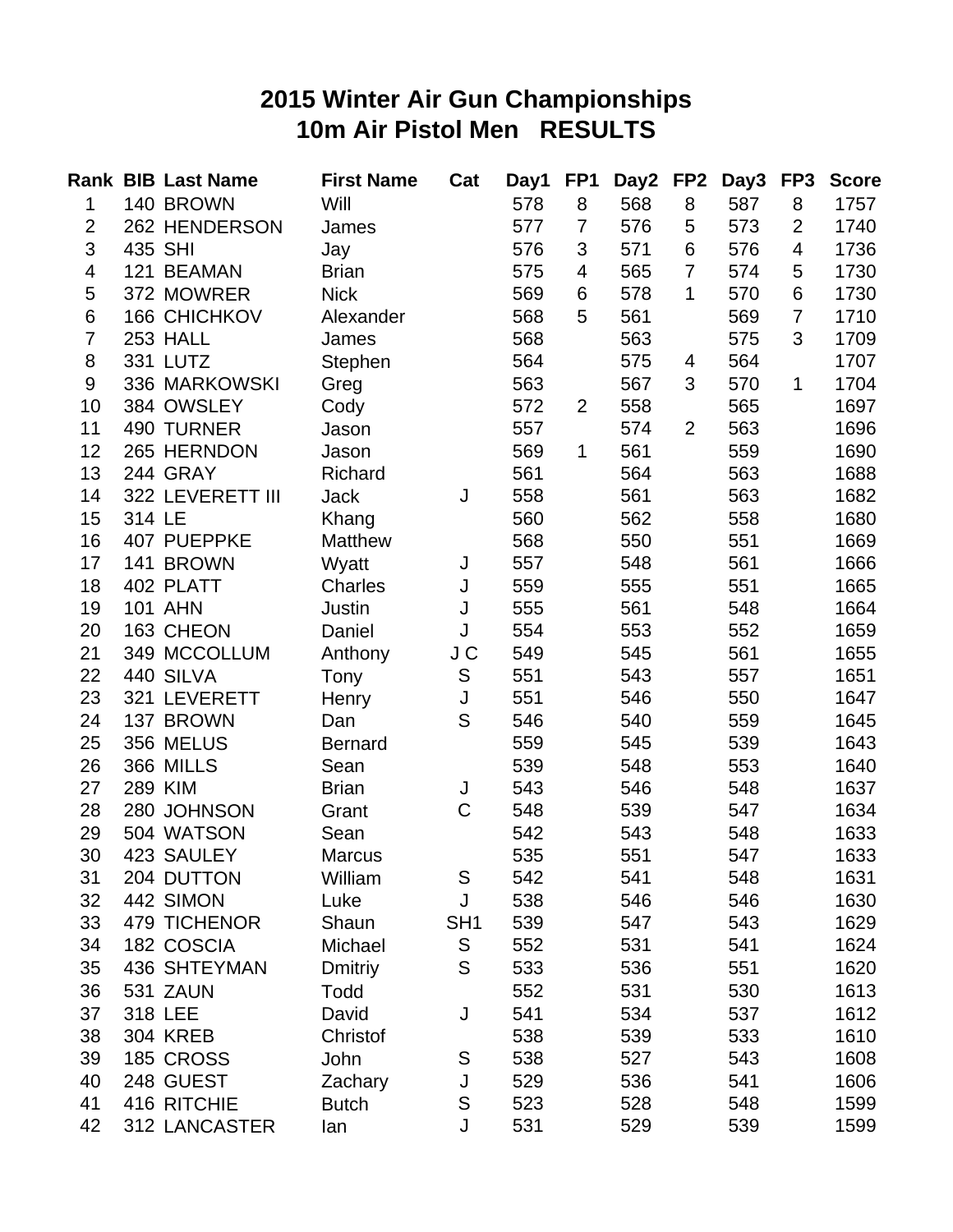| 43 | 513 WHITLOW          | Jordan          | J                 | 534 | 529 | 533 | 1596 |
|----|----------------------|-----------------|-------------------|-----|-----|-----|------|
| 44 | <b>266 HESS</b>      | Edward          | S                 | 543 | 526 | 527 | 1596 |
| 45 | 247 GUEST            | Taylor          | J                 | 524 | 538 | 533 | 1595 |
| 46 | <b>401 PITSOULIS</b> | Konstantin      | S                 | 523 | 528 | 541 | 1592 |
| 47 | 118 BASINENI         | Ramesh          |                   | 526 | 524 | 540 | 1590 |
| 48 | 521 GONG             | Yanxiao         | J                 | 531 | 527 | 532 | 1590 |
| 49 | 386 PACKARD          | Charles         | S                 | 531 | 515 | 541 | 1587 |
| 50 | 290 KIM              | Madison         | J                 | 526 | 531 | 528 | 1585 |
| 51 | 517 WINTERS          | Kevin           | S                 | 526 | 527 | 528 | 1581 |
| 52 | 148 BUTLER           | Richard         | S                 | 518 | 523 | 533 | 1574 |
| 53 | 302 KRAFT            | Timothy         | S                 | 517 | 528 | 525 | 1570 |
| 54 | 145 BUNKELMAN        | Kyle            | $\overline{C}$    | 529 | 525 | 515 | 1569 |
| 55 | 337 MARRINAN         | John            | J                 | 516 | 519 | 531 | 1566 |
| 56 | 157 CARSON           | Luke            | J                 | 518 | 517 | 530 | 1565 |
| 57 | 355 MCPHERSON        | <b>Bryston</b>  | J                 | 522 | 524 | 518 | 1564 |
| 58 | <b>450 SNYDERMAN</b> | Manuel          | S                 | 528 | 506 | 526 | 1560 |
| 59 | 170 CHOI             | <b>Branden</b>  | J                 | 513 | 517 | 526 | 1556 |
| 60 | 124 BENNETT          | Kevin           | J                 | 526 | 520 | 508 | 1554 |
| 61 | 119 BATTIG           | Hunter          | J                 | 522 | 513 | 514 | 1549 |
| 62 | <b>489 TUCKER</b>    | <b>Blake</b>    | J                 | 528 | 507 | 511 | 1546 |
| 63 | 359 MILCHANOWSKI     | <b>Jack</b>     | S                 | 514 | 507 | 524 | 1545 |
| 64 | 319 LEE              | Edmund          | J                 | 498 | 515 | 507 | 1520 |
| 65 | 283 KANG             | Paul            | J                 | 500 | 510 | 504 | 1514 |
| 66 | <b>306 KREB</b>      | <b>Tristan</b>  | J                 | 497 | 507 | 497 | 1501 |
| 67 | 535 DONIEC           | John            | J                 | 488 | 500 | 507 | 1495 |
| 68 | 357 MELUS JR.        | <b>Bernard</b>  | J                 | 479 | 494 | 514 | 1487 |
| 69 | 501 WANGEL           | Marc            | S                 | 469 | 497 | 487 | 1453 |
| 70 | 307 KREBS            | <b>Brian</b>    | $\overline{C}$    | 490 | 485 | 472 | 1447 |
| 71 | 200 DONNELLY         | Peter           | J C               | 486 | 454 | 489 | 1429 |
| 72 | <b>478 THU</b>       | Aung            |                   | 471 | 469 | 476 | 1416 |
| 73 | 533 ZIMMERMAN        | Alex            | J                 | 457 | 464 | 488 | 1409 |
| 74 | 246 GUEST            | <b>Nicholas</b> | J                 | 482 | 489 | 434 | 1405 |
| 75 | 274 ISTERABADI       | Kolya           | J                 | 434 | 455 | 460 | 1349 |
| 76 | 523 YANG             | Roy             | J                 | 422 | 456 | 445 | 1323 |
| 77 | 211 ESPARZA          | Leonard         | SH <sub>1</sub> S | 492 | 489 | 298 | 1279 |
| 78 | <b>391 PARK</b>      | Shane           | J                 | 367 | 424 | 438 | 1229 |
| 79 | 179 COGDILL          | <b>Bret</b>     |                   |     | 551 | 536 | 1087 |
|    | 417 ROBERTS          | Andrew          | V                 | 474 | 471 | 505 | 1450 |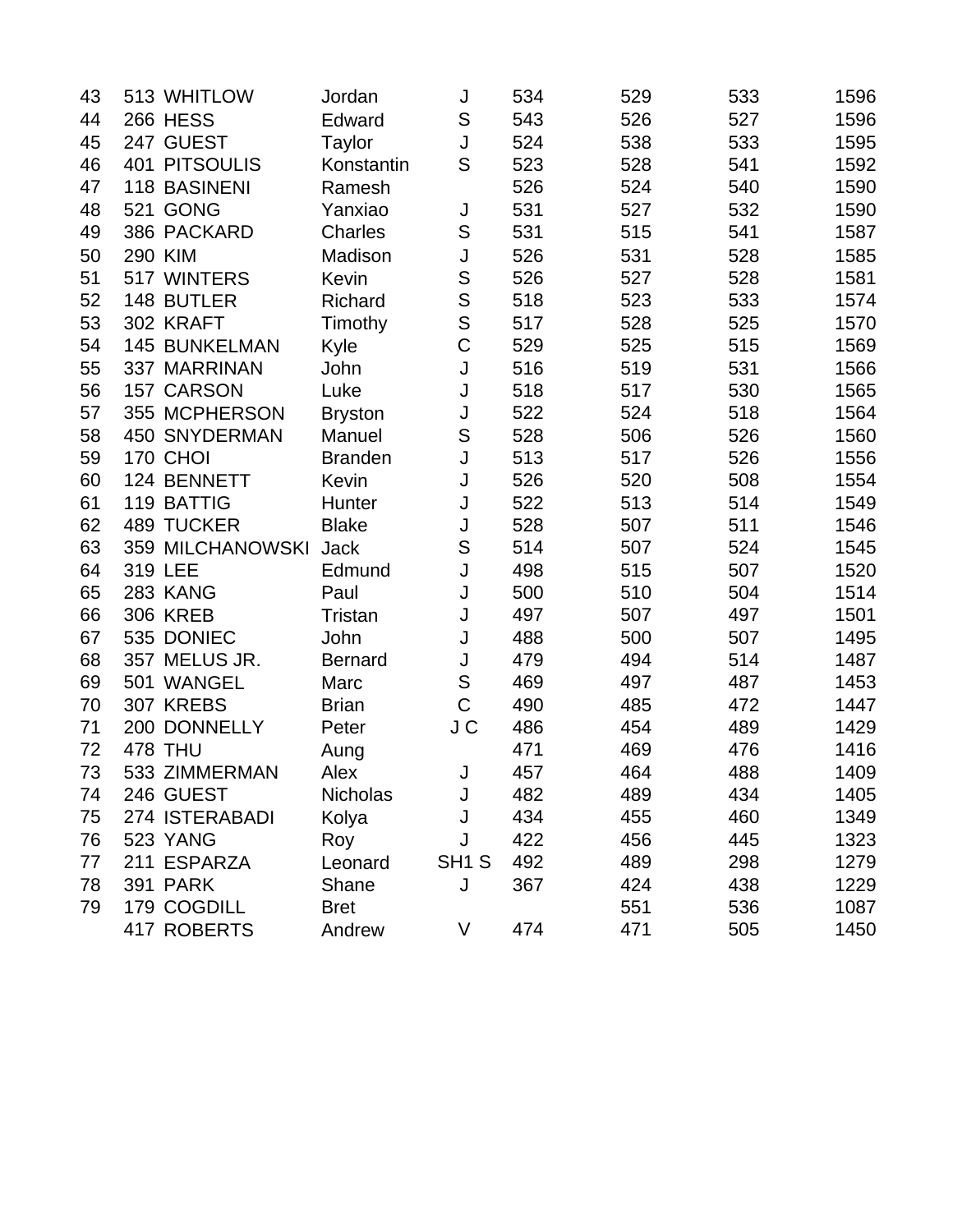#### **2015 Winter Air Gun Championships 10m Air Pistol Men Junior RESULTS**

|                | <b>Rank BIB Last Name</b> | <b>First Name</b> | Cat | Day1 | FP <sub>1</sub> | Day2 | FP <sub>2</sub> | Day3 | FP <sub>3</sub> | <b>Score</b> |
|----------------|---------------------------|-------------------|-----|------|-----------------|------|-----------------|------|-----------------|--------------|
| 1              | 322 LEVERETT III          | <b>Jack</b>       | J   | 558  | 6               | 561  | 6               | 563  | $\overline{4}$  | 1698         |
| $\overline{2}$ | 141 BROWN                 | Wyatt             | J   | 557  | 1               | 548  | 8               | 561  | 6               | 1681         |
| 3              | 402 PLATT                 | <b>Charles</b>    | J   | 559  | 4               | 555  | $\overline{2}$  | 551  | 8               | 1679         |
| 4              | 163 CHEON                 | Daniel            | J   | 554  | 8               | 553  | 3               | 552  | $\mathbf{1}$    | 1671         |
| 5              | <b>101 AHN</b>            | Justin            | J   | 555  | $\overline{2}$  | 561  | 1               | 548  | 3               | 1670         |
| 6              | 349 MCCOLLUM              | Anthony           | J C | 549  | $\overline{7}$  | 545  |                 | 561  | $\overline{7}$  | 1669         |
| $\overline{7}$ | 321 LEVERETT              | Henry             | J   | 551  | 5               | 546  | 7               | 550  | 5               | 1664         |
| 8              | 289 KIM                   | <b>Brian</b>      | J   | 543  | 3               | 546  | 5               | 548  | $\overline{2}$  | 1647         |
| 9              | 442 SIMON                 | Luke              | J   | 538  |                 | 546  | $\overline{4}$  | 546  |                 | 1634         |
| 10             | 318 LEE                   | David             | J   | 541  |                 | 534  |                 | 537  |                 | 1612         |
| 11             | 248 GUEST                 | Zachary           | J   | 529  |                 | 536  |                 | 541  |                 | 1606         |
| 12             | 312 LANCASTER             | lan               | J   | 531  |                 | 529  |                 | 539  |                 | 1599         |
| 13             | 513 WHITLOW               | Jordan            | J   | 534  |                 | 529  |                 | 533  |                 | 1596         |
| 14             | 247 GUEST                 | Taylor            | J   | 524  |                 | 538  |                 | 533  |                 | 1595         |
| 15             | 521 GONG                  | Yanxiao           | J   | 531  |                 | 527  |                 | 532  |                 | 1590         |
| 16             | <b>290 KIM</b>            | Madison           | J   | 526  |                 | 531  |                 | 528  |                 | 1585         |
| 17             | 337 MARRINAN              | John              | J   | 516  |                 | 519  |                 | 531  |                 | 1566         |
| 18             | 157 CARSON                | Luke              | J   | 518  |                 | 517  |                 | 530  |                 | 1565         |
| 19             | 355 MCPHERSON             | <b>Bryston</b>    | J   | 522  |                 | 524  |                 | 518  |                 | 1564         |
| 20             | <b>170 CHOI</b>           | <b>Branden</b>    | J   | 513  |                 | 517  |                 | 526  |                 | 1556         |
| 21             | 124 BENNETT               | Kevin             | J   | 526  |                 | 520  |                 | 508  |                 | 1554         |
| 22             | 119 BATTIG                | Hunter            | J   | 522  |                 | 513  |                 | 514  |                 | 1549         |
| 23             | <b>489 TUCKER</b>         | <b>Blake</b>      | J   | 528  |                 | 507  |                 | 511  |                 | 1546         |
| 24             | 319 LEE                   | Edmund            | J   | 498  |                 | 515  |                 | 507  |                 | 1520         |
| 25             | 283 KANG                  | Paul              | J   | 500  |                 | 510  |                 | 504  |                 | 1514         |
| 26             | <b>306 KREB</b>           | Tristan           | J   | 497  |                 | 507  |                 | 497  |                 | 1501         |
| 27             | 535 DONIEC                | John              | J   | 488  |                 | 500  |                 | 507  |                 | 1495         |
| 28             | 357 MELUS JR.             | <b>Bernard</b>    | J   | 479  |                 | 494  |                 | 514  |                 | 1487         |
| 29             | 200 DONNELLY              | Peter             | J C | 486  |                 | 454  |                 | 489  |                 | 1429         |
| 30             | 533 ZIMMERMAN             | Alex              | J   | 457  |                 | 464  |                 | 488  |                 | 1409         |
| 31             | 246 GUEST                 | <b>Nicholas</b>   | J   | 482  |                 | 489  |                 | 434  |                 | 1405         |
| 32             | 274 ISTERABADI            | Kolya             | J   | 434  |                 | 455  |                 | 460  |                 | 1349         |
| 33             | 523 YANG                  | Roy               | J   | 422  |                 | 456  |                 | 445  |                 | 1323         |
| 34             | <b>391 PARK</b>           | Shane             | J   | 367  |                 | 424  |                 | 438  |                 | 1229         |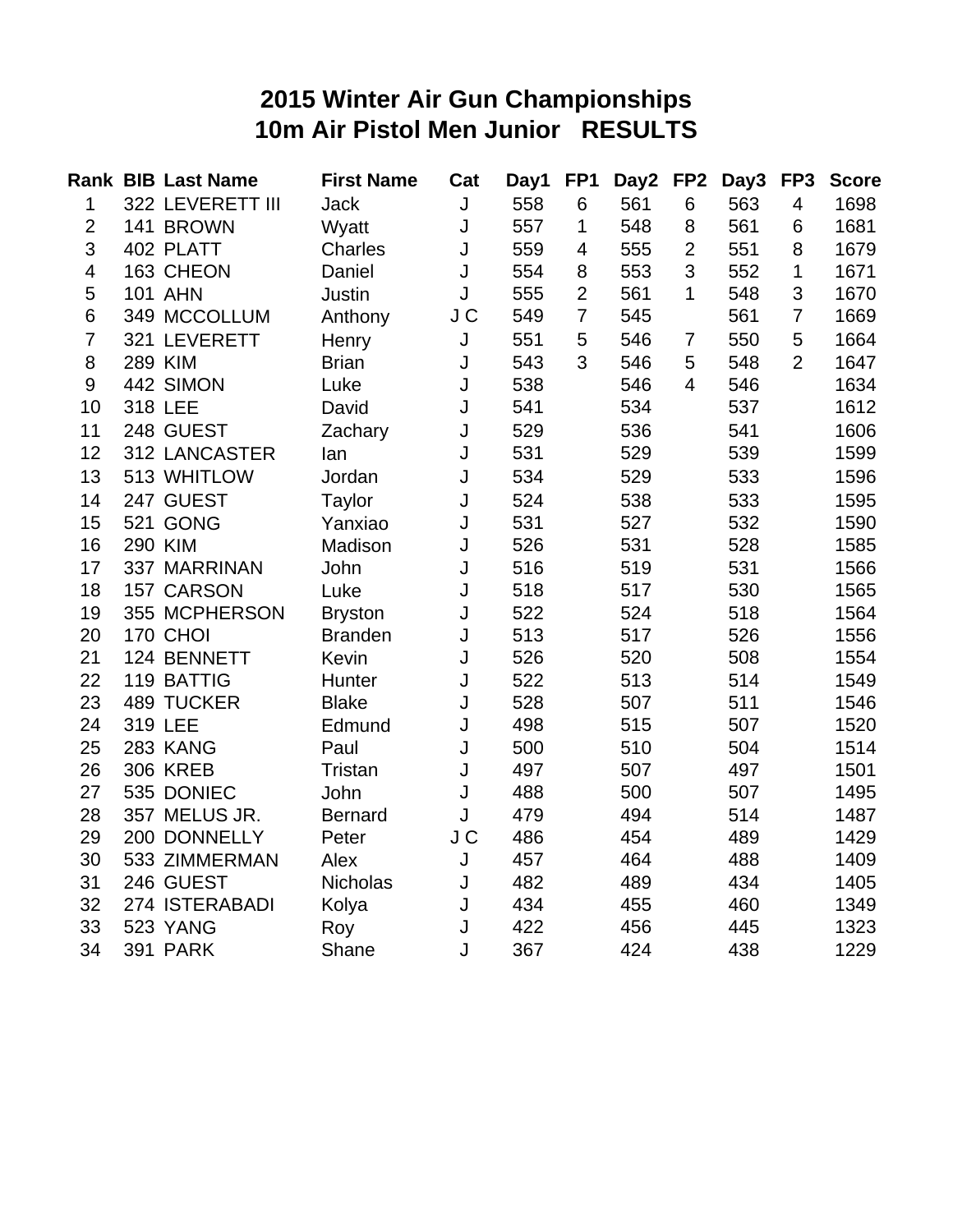# **2015 Winter Air Gun Championships 10m Air Rifle Men RESULTS Sunday Dec 6 Day 3**

|                         |     | <b>Rank BIB Last Name</b> | <b>First Name</b> | Cat          | Day1      | FP <sub>1</sub> | Day2  | FP <sub>2</sub> | Day3  | FP <sub>3</sub> | <b>Score</b> |
|-------------------------|-----|---------------------------|-------------------|--------------|-----------|-----------------|-------|-----------------|-------|-----------------|--------------|
| 1                       |     | 453 SPURGEON              | Garrett           | C            | 622.0     | 4               | 623.3 | $\overline{7}$  | 622.3 | $\overline{7}$  | 1885.6       |
| $\overline{2}$          |     | 301 KOZENIESKY            | Lucas             | J C          | 620.0     | 1               | 621.6 | 6               | 620.3 | 8               | 1876.9       |
| 3                       |     | 419 ROE                   | Ivan              | J C          | 621.9     | 8               | 622.3 | 3               | 618.9 |                 | 1874.1       |
| $\overline{\mathbf{4}}$ |     | 109 ANDERSON              | Ryan              |              | 620.1     | 6               | 621.1 | 8               | 615.7 |                 | 1870.9       |
| 5                       |     | 499 WALLIZER              | <b>Bryant</b>     |              | 616.7     |                 | 622.5 | 5               | 624.1 | $\overline{2}$  | 1870.3       |
| 6                       |     | 328 LOWE                  | Daniel            |              | 619.8     | 7               | 621.2 | 4               | 617.7 |                 | 1869.7       |
| $\overline{7}$          |     | 173 CHRISTENSON           | Dempster          |              | 623.0     | 5               | 616.2 |                 | 621.8 | 1               | 1867.0       |
| 8                       |     | 186 CSENGE                | Thomas            |              | 618.6     |                 | 620.8 | 1               | 620.9 | 4               | 1865.3       |
| 9                       |     | 376 NORTON                | George            |              | 623.6     | 3               | 619.2 |                 | 617.5 |                 | 1863.3       |
| 10                      |     | 410 RAWLINGS              | <b>Matthew</b>    |              | 619.9     | $\overline{2}$  | 617.7 |                 | 619.8 |                 | 1859.4       |
| 11                      | 277 | <b>JACOBS</b>             | Ryan              | $\mathsf C$  | 619.6     |                 | 619.8 |                 | 619.8 |                 | 1859.2       |
| 12                      |     | 538 ESTES                 | Benjamin          | J C          | 618.8     |                 | 612.8 |                 | 621.6 | 6               | 1859.2       |
| 13                      |     | 329 LUCAS                 | Jean-Pierre       | C            | 616.6     |                 | 617.7 |                 | 620.6 | 3               | 1857.9       |
| 14                      |     | <b>464 SUNDERMAN</b>      | Patrick           | C            | 619.7     |                 | 618.8 |                 | 619.1 |                 | 1857.6       |
| 15                      |     | <b>152 CAP</b>            | Spencer           | J C          | 612.7     |                 | 615.2 |                 | 622.6 | 5               | 1855.5       |
| 16                      |     | 415 RICO                  | Tyler             | C            | 618.6     |                 | 618.3 |                 | 617.8 |                 | 1854.7       |
| 17                      |     | 434 SHERRY                | Timothy           | $\mathsf C$  | 614.3     |                 | 618.2 |                 | 620.2 |                 | 1852.7       |
| 18                      |     | 353 MCKENNA               | Shawn             |              | 614.3     |                 | 620.3 | $\overline{2}$  | 613.8 |                 | 1850.4       |
| 19                      |     | 326 LIUZZA                | Michael           |              | 617.2     |                 | 616.9 |                 | 616.2 |                 | 1850.3       |
| 20                      |     | 264 HERMSMEIER            | Daniel            |              | 618.3     |                 | 613.0 |                 | 618.5 |                 | 1849.8       |
| 21                      |     | 332 LYMAN                 | Remington         | C            | 614.7     |                 | 617.2 |                 | 617.2 |                 | 1849.1       |
| 22                      |     | 431 SHANER                | William           | J            | 615.8     |                 | 618.0 |                 | 613.4 |                 | 1847.2       |
| 23                      |     | 310 KYANKO                | Thomas            |              | 615.0     |                 | 615.7 |                 | 616.2 |                 | 1846.9       |
| 24                      |     | 162 CHEEZUM               | <b>Bernard</b>    | J C          | 618.8     |                 | 614.8 |                 | 613.1 |                 | 1846.7       |
| 25                      |     | 456 STEINEL               | Michael           | J C          | 618.2     |                 | 615.1 |                 | 612.6 |                 | 1845.9       |
| 26                      |     | <b>111 ANTI</b>           | William           | J C          | 613.2     |                 | 612.5 |                 | 618.6 |                 | 1844.3       |
| 27                      |     | 165 CHEZEM                | Matthew           |              | 611.1     |                 | 615.3 |                 | 615.6 |                 | 1842.0       |
| 28                      |     | 209 ELLIS                 | Elijah            |              | 610.1     |                 | 615.9 |                 | 615.7 |                 | 1841.7       |
| 29                      |     | 373 MUSKE                 | <b>Brandon</b>    | C            | 616.7     |                 | 606.9 |                 | 616.0 |                 | 1839.6       |
| 30                      |     | 268 HIGGINS               | David             | $\mathsf{C}$ | 612.8     |                 | 610.3 |                 | 615.9 |                 | 1839.0       |
| 31                      |     | 114 AZZINARO              | <b>Billy</b>      |              | J C 608.2 |                 | 619.3 |                 | 610.1 |                 | 1837.6       |
| 32                      |     | 254 HALL                  | Jonathan          |              | 613.4     |                 | 613.5 |                 | 610.3 |                 | 1837.2       |
| 33                      |     | 142 BUCHANAN              | Jacob             | J            | 614.0     |                 | 613.3 |                 | 607.0 |                 | 1834.3       |
| 34                      |     | 136 BRANDON               | Spencer           |              | J C 612.8 |                 | 611.9 |                 | 608.3 |                 | 1833.0       |
| 35                      |     | 494 VAN PATTEN            | <b>Mitchell</b>   | J            | 609.2     |                 | 612.4 |                 | 611.2 |                 | 1832.8       |
| 36                      |     | 210 ENGER                 | Daniel            | J            | 610.2     |                 | 612.2 |                 | 609.9 |                 | 1832.3       |
| 37                      |     | <b>445 SINK</b>           | David             | J C          | 607.2     |                 | 609.4 |                 | 613.4 |                 | 1830.0       |
| 38                      |     | 130 BLACK                 | Joshua            | J C          | 613.4     |                 | 609.5 |                 | 606.9 |                 | 1829.8       |
| 39                      |     | 320 LEKHAVANIJA           | Wynn              | J            | 610.9     |                 | 613.4 |                 | 604.7 |                 | 1829.0       |
| 40                      |     | 105 AMDAHL                | Mark              | J            | 605.1     |                 | 606.8 |                 | 616.2 |                 | 1828.1       |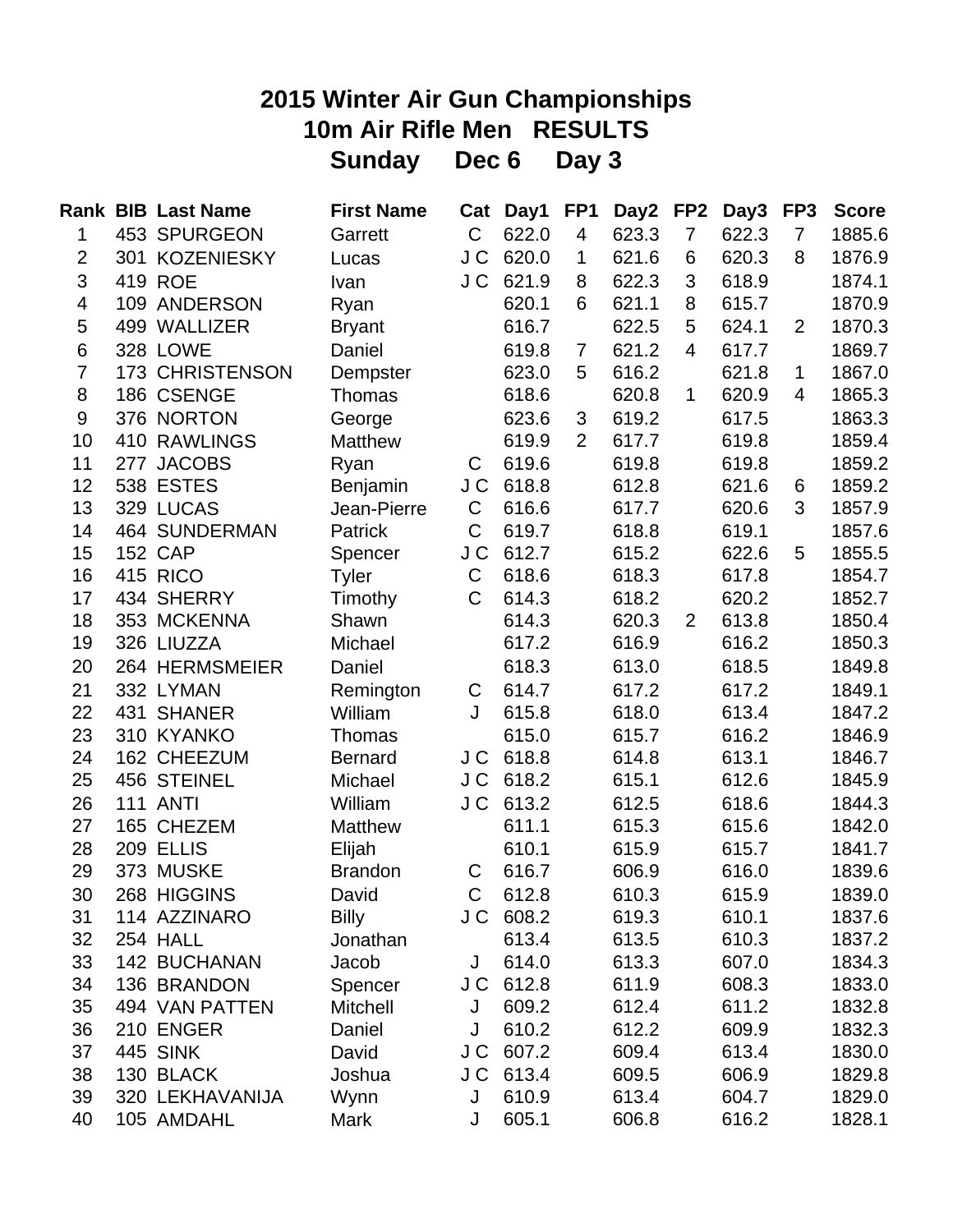| 41 | 345 MATHENY           | Mark           | J C           | 612.4 | 603.8 | 610.2 | 1826.4 |
|----|-----------------------|----------------|---------------|-------|-------|-------|--------|
| 42 | 116 BAKER             | Troy           | S             | 606.9 | 607.3 | 611.0 | 1825.2 |
| 43 | 362 MILLER            | Cory           |               | 608.1 | 602.4 | 613.9 | 1824.4 |
| 44 | 340 MARTIN            | Joseph         | J C           | 606.2 | 608.0 | 609.3 | 1823.5 |
| 45 | 293 KIMURA            | Alexander      | $\mathsf C$   | 604.6 | 607.4 | 611.4 | 1823.4 |
| 46 | 315 LEARN             | <b>Nick</b>    | J C           | 608.3 | 604.2 | 610.1 | 1822.6 |
| 47 | 452 SPAUDE            | Jason          | J C           | 601.8 | 609.2 | 609.6 | 1820.6 |
| 48 | 432 SHARBEL           | Jason          | J C           | 604.6 | 604.9 | 608.5 | 1818.0 |
| 49 | 223 FOOS              | lan            | J             | 603.6 | 601.6 | 611.5 | 1816.7 |
| 50 | 183 COVER             | Chance         |               | 608.5 | 602.1 | 604.9 | 1815.5 |
| 51 | 107 ANDERSON          | <b>Jack</b>    | J             | 602.5 | 607.2 | 605.2 | 1814.9 |
| 52 | 426 SCHMIDT           | Zachary        | J             | 604.4 | 602.3 | 607.4 | 1814.1 |
| 53 | 206 EISENBERG         | Zachary        | J             | 602.8 | 607.8 | 601.0 | 1811.6 |
| 54 | 271 HUBER             | Shelby         | J             | 604.7 | 607.2 | 598.7 | 1810.6 |
| 55 | 393 PATAJO            | Alec           | J             | 599.7 | 603.1 | 607.2 | 1810.0 |
| 56 | 519 WOTRING           | Quintin        | J             | 600.1 | 605.5 | 604.4 | 1810.0 |
| 57 | 250 HABECK            | Ryan           | J             | 601.0 | 602.4 | 605.3 | 1808.7 |
| 58 | 313 LARIMER           | Elijah         | J             | 602.2 | 600.1 | 603.7 | 1806.0 |
| 59 | <b>196 DESROSIERS</b> | Jared          | J             | 604.4 | 596.2 | 603.6 | 1804.2 |
| 60 | 132 BORTHWICK         | R. Paul        | S             | 597.4 | 602.8 | 602.5 | 1802.7 |
| 61 | 270 HOOVER            | Joseph         | J             | 590.4 | 601.4 | 608.5 | 1800.3 |
| 62 | 514 WILLIAMS          | Jordan         | J             | 596.9 | 602.9 | 596.8 | 1796.6 |
| 63 | 309 KWOCK             | Noah           | J C           | 593.1 | 598.0 | 604.9 | 1796.0 |
| 64 | 529 ZANTI             | Michael        | J             | 595.2 | 597.8 | 601.8 | 1794.8 |
| 65 | 176 CLARK             | Levi           | J             | 598.3 | 594.4 | 600.5 | 1793.2 |
| 66 | 503 WATSON            | Joshua         | J             | 593.4 | 606.2 | 592.2 | 1791.8 |
| 67 | 512 WHITAKER          | <b>Brendan</b> | J C           | 590.0 | 602.3 | 595.1 | 1787.4 |
| 68 | 396 PETERSON          | John           | J             | 604.3 | 596.9 | 582.2 | 1783.4 |
| 69 | 177 CLAYTON           | Kyle           | J             | 593.0 | 586.3 | 597.2 | 1776.5 |
| 70 | 146 BURDICK           | Ryan           | J             | 593.1 | 590.7 | 592.1 | 1775.9 |
| 71 | 486 TRACY             | Justin         |               | 591.2 | 587.2 | 597.1 | 1775.5 |
| 72 | 476 THOMPSON          | Michael Tyler  | J             | 593.0 | 593.9 | 586.7 | 1773.6 |
| 73 | 428 SCOTT             | Colin          | J             | 586.9 | 594.6 | 588.6 | 1770.1 |
| 74 | 459 STOCKTON          | <b>Travis</b>  | J             | 598.0 | 588.0 | 583.9 | 1769.9 |
| 75 | 454 STAHELI           | C. Braeden     | J             | 595.3 | 580.3 | 590.0 | 1765.6 |
| 76 | 381 OLIVERA           | Ryan           | J             | 585.1 | 581.4 | 593.6 | 1760.1 |
| 77 | 412 REED              | Jarhet         | J             | 588.2 | 590.6 | 578.1 | 1756.9 |
| 78 | 474 THOMAS            | Justin         | J             | 579.5 | 585.6 | 590.6 | 1755.7 |
| 79 | 291 KIMBALL           | Harry          | S             | 586.2 | 585.6 | 583.3 | 1755.1 |
| 80 | 368 MOJICA            | <b>Marcus</b>  | J             | 585.7 | 588.4 | 580.9 | 1755.0 |
| 81 | 380 OCHSNER           | <b>Silas</b>   | J C           | 577.1 | 587.6 | 589.6 | 1754.3 |
| 82 | 197 DIETZ             | Michael        | J             | 588.2 | 579.6 | 585.1 | 1752.9 |
| 83 | 370 MONENE            | Marc           | S             | 581.0 | 584.8 | 583.6 | 1749.4 |
| 84 | 467 TARAS             | Gordon         | ${\mathsf S}$ | 587.8 | 583.7 | 577.4 | 1748.9 |
| 85 | 344 MARTZ             | Daniel         | J             | 585.4 | 580.7 | 580.8 | 1746.9 |
| 86 | 348 MAYSTROVICH       | Mason          | J             | 579.2 | 570.8 | 586.5 | 1736.5 |
| 87 | 492 VAAGEN            | Jacob          | J             | 578.4 | 579.7 | 577.1 | 1735.2 |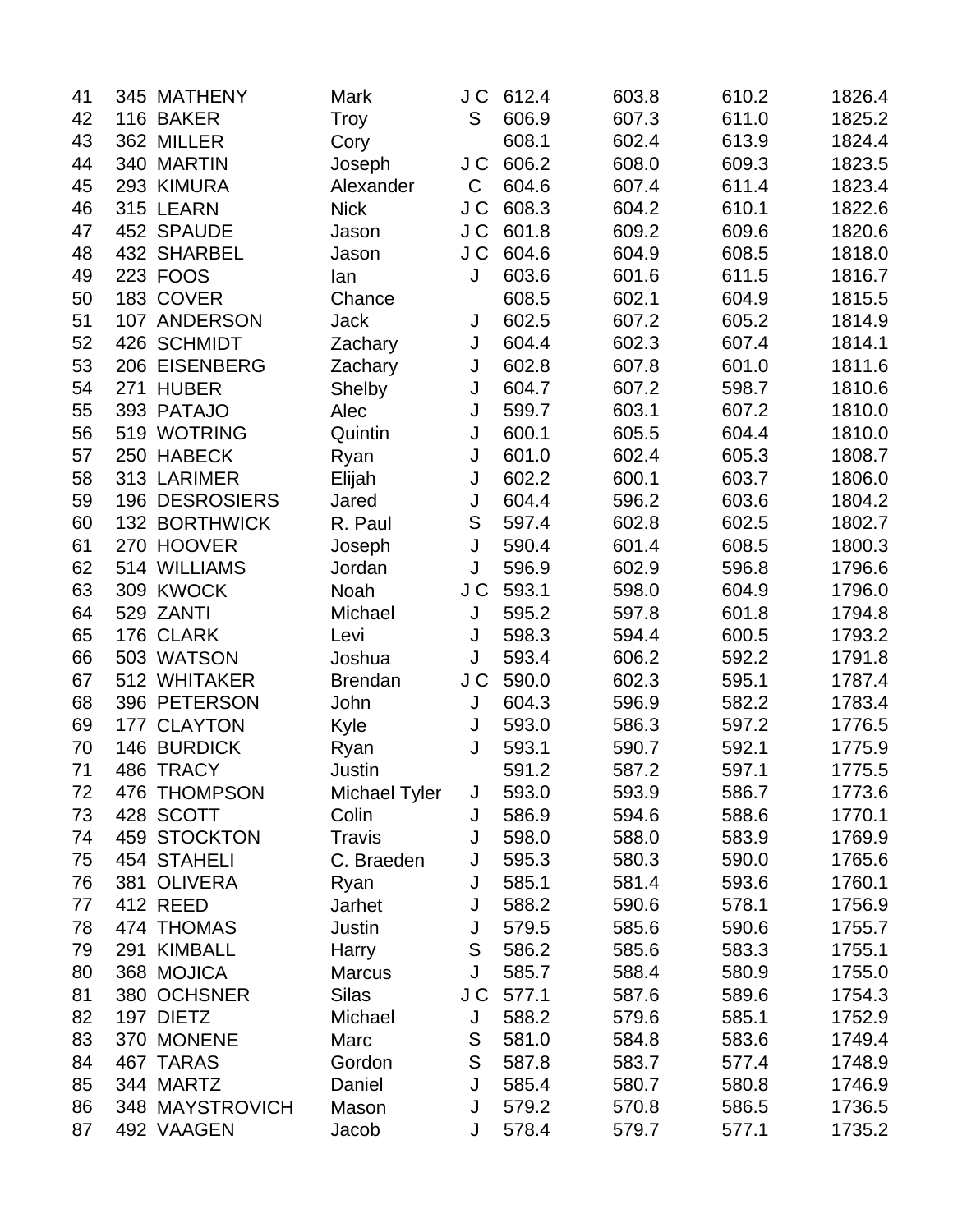| 88  |                | 520 WRIGHT          | David         | J      | 580.1 | 579.2 | 575.3 | 1734.6 |
|-----|----------------|---------------------|---------------|--------|-------|-------|-------|--------|
| 89  |                | 392 PARZIALE        | <b>Brian</b>  |        | 572.8 | 577.5 | 584.0 | 1734.3 |
| 90  |                | <b>324 LIAO</b>     | Matthew       | J      | 580.0 | 576.0 | 573.3 | 1729.3 |
| 91  | <b>150 CAI</b> |                     | Nathan        | J      | 571.9 | 584.7 | 572.2 | 1728.8 |
| 92  |                | 365 MILLIKEN        | Christopher   | J      | 576.2 | 577.8 | 574.0 | 1728.0 |
| 93  |                | 461 STRAUCH         | Fallon        | J      | 571.4 | 572.7 | 583.4 | 1727.5 |
| 94  |                | 272 HUCK            | Aidan         | J      | 572.2 | 565.3 | 587.1 | 1724.6 |
| 95  |                | 325 LILYERD         | Norman        | J      | 579.1 | 568.9 | 574.0 | 1722.0 |
| 96  |                | 281 JONES           | <b>Thomas</b> | J      | 581.0 | 567.6 | 573.2 | 1721.8 |
| 97  |                | 495 VELASCO         | Jober         |        | 567.6 | 571.1 | 575.4 | 1714.1 |
| 98  |                | 484 TOSTE           | Nathaniel     | J      | 554.9 | 568.3 | 588.6 | 1711.8 |
| 99  |                | 160 CAVENDER        | Samuel        | J C    | 571.4 | 567.1 | 565.9 | 1704.4 |
| 100 |                | 463 STRONG          | James         | J      | 568.5 | 570.0 | 565.4 | 1703.9 |
| 101 |                | <b>437 SHUMAKER</b> | Wesley        | S      | 564.3 | 562.4 | 568.9 | 1695.6 |
| 102 |                | 192 DEL ROSARIO     | Andrew        | J      | 561.8 | 564.9 | 565.6 | 1692.3 |
| 103 |                | <b>502 WARD</b>     | Cayden        | J C    | 554.9 | 556.7 | 577.3 | 1688.9 |
| 104 |                | 184 CREGER          | Jace          | J      | 552.1 | 558.2 | 575.7 | 1686.0 |
| 105 |                | 298 KITCHEYAN       | Kasy          | J      | 563.1 | 558.0 | 564.1 | 1685.2 |
| 106 |                | 482 TORREZ          | Jacob         | J      | 564.7 | 550.0 | 568.3 | 1683.0 |
| 107 |                | 455 STAHELI         | Dallin        | J      | 551.4 | 566.5 | 563.7 | 1681.6 |
| 108 |                | 497 VOGRIN          | Benjamin      | J      | 561.3 | 560.0 | 558.2 | 1679.5 |
| 109 |                | 475 THOMPSON        | Cole          | J      | 558.1 | 554.1 | 563.6 | 1675.8 |
| 110 |                | 275 JACKMAN         | James         | J      | 557.1 | 557.9 | 557.9 | 1672.9 |
| 111 |                | 308 KUZIS           | Thomas        | J      | 559.7 | 555.5 | 545.6 | 1660.8 |
| 112 |                | <b>125 BERG</b>     | Logan         | J C    | 568.0 | 544.1 | 530.8 | 1642.9 |
| 113 |                | 515 WILLIAMS        | Zeke          | J C    | 543.9 | 554.2 | 541.5 | 1639.6 |
| 114 |                | 297 KISSELL         | Rylan         | J      | 560.2 | 513.0 | 560.1 | 1633.3 |
| 115 |                | 508 WEISENBURGER    | Samuel        | J      | 533.6 | 526.5 | 556.7 | 1616.8 |
| 116 |                | 279 JAVE            | Grant         | J      | 478.2 | 494.1 | 504.6 | 1476.9 |
| 117 |                | 468 TARAS           | Matthew       | J      | 473.7 | 495.9 | 506.6 | 1476.2 |
| 118 |                | 180 CORDELL         | Zachary       | J      | 577.7 | 574.8 | dns   | 1152.5 |
|     |                | 288 KIISK           | <b>Meelis</b> | $\vee$ | 624.7 | 620.3 | 620.5 | 1865.5 |
|     |                | 117 BAMSEY          | Michael       | $\vee$ | 608.8 | 622.5 | 610.3 | 1841.6 |
|     |                |                     |               |        |       |       |       |        |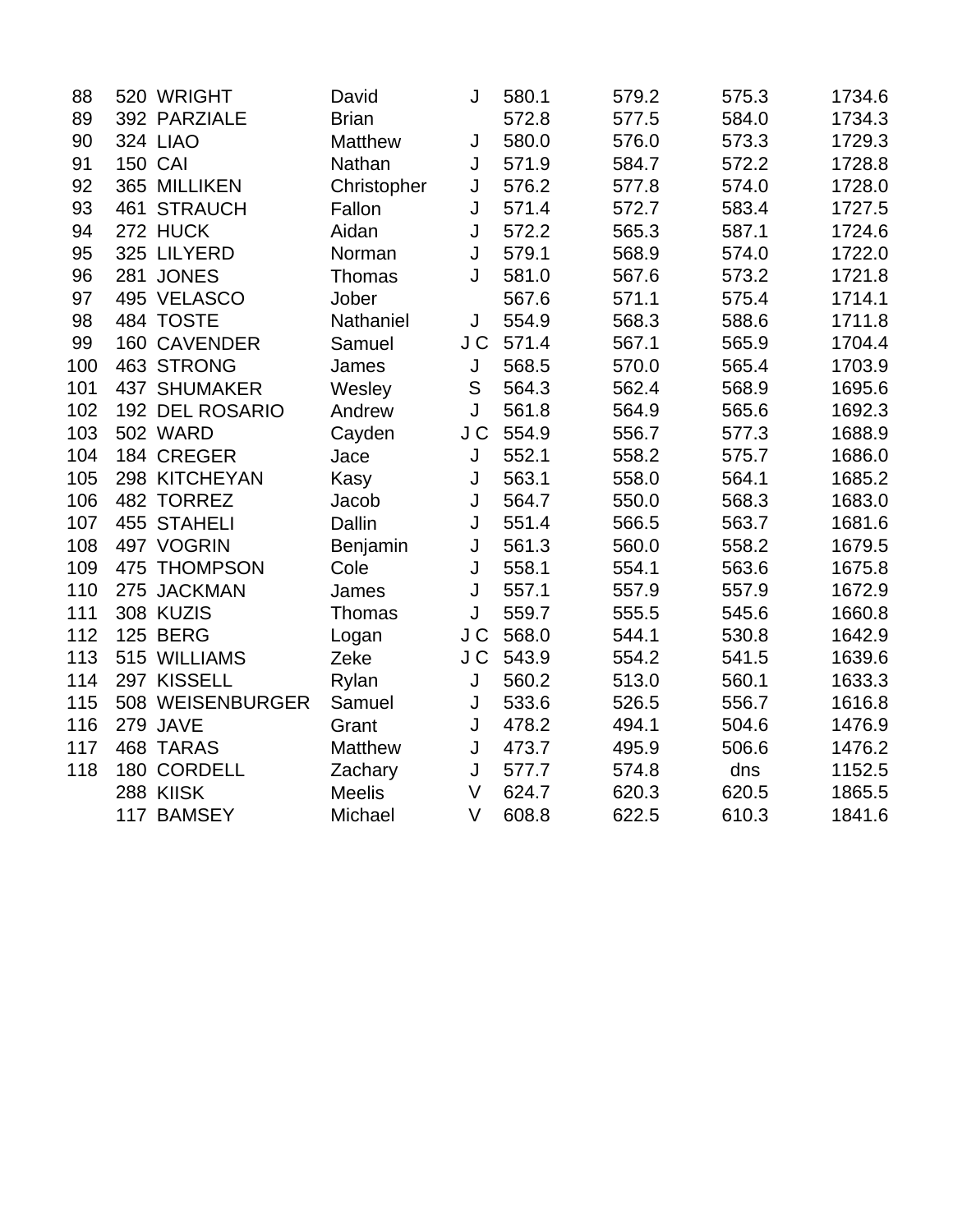## **2015 Winter Air Gun Championships 10m Air Rifle Men Junior RESULTS**

|                |     | <b>Rank BIB Last Name</b> | <b>First Name</b> |     | Cat Day1 | FP <sub>1</sub> | Day <sub>2</sub> | FP <sub>2</sub> | Day3  | FP <sub>3</sub> | <b>Score</b> |
|----------------|-----|---------------------------|-------------------|-----|----------|-----------------|------------------|-----------------|-------|-----------------|--------------|
| 1              |     | 301 KOZENIESKY            | Lucas             | J C | 620.0    | 8               | 621.6            | 8               | 620.3 | 8               | 1885.9       |
| $\overline{2}$ |     | 419 ROE                   | Ivan              | J C | 621.9    | 7               | 622.3            | $\overline{2}$  | 618.9 | 4               | 1876.1       |
| 3              |     | 538 ESTES                 | Benjamin          | J C | 618.8    | $\overline{2}$  | 612.8            |                 | 621.6 | $\overline{7}$  | 1862.2       |
| 4              | 431 | <b>SHANER</b>             | William           | J   | 615.8    | 5               | 618.0            | 4               | 613.4 | 6               | 1862.2       |
| 5              |     | 456 STEINEL               | Michael           | J C | 618.2    | 4               | 615.1            | $\overline{7}$  | 612.6 |                 | 1856.9       |
| 6              |     | <b>152 CAP</b>            | Spencer           | J C | 612.7    |                 | 615.2            | $\mathbf 1$     | 622.6 | 5               | 1856.5       |
| $\overline{7}$ |     | 162 CHEEZUM               | <b>Bernard</b>    | J C | 618.8    | $\mathbf{1}$    | 614.8            | 5               | 613.1 |                 | 1852.7       |
| 8              |     | <b>111 ANTI</b>           | William           | J C | 613.2    |                 | 612.5            |                 | 618.6 | $\overline{2}$  | 1846.3       |
| $9\,$          |     | 114 AZZINARO              | <b>Billy</b>      | J C | 608.2    |                 | 619.3            | 3               | 610.1 |                 | 1840.6       |
| 10             |     | <b>142 BUCHANAN</b>       | Jacob             | J   | 614.0    | 3               | 613.3            |                 | 607.0 |                 | 1837.3       |
| 11             |     | 130 BLACK                 | Joshua            | J C | 613.4    | 6               | 609.5            |                 | 606.9 |                 | 1835.8       |
| 12             |     | 320 LEKHAVANIJA           | Wynn              | J   | 610.9    |                 | 613.4            | 6               | 604.7 |                 | 1835.0       |
| 13             |     | 136 BRANDON               | Spencer           | J C | 612.8    |                 | 611.9            |                 | 608.3 |                 | 1833.0       |
| 14             |     | 494 VAN PATTEN            | Mitchell          | J   | 609.2    |                 | 612.4            |                 | 611.2 |                 | 1832.8       |
| 15             |     | 210 ENGER                 | Daniel            | J   | 610.2    |                 | 612.2            |                 | 609.9 |                 | 1832.3       |
| 16             |     | 105 AMDAHL                | Mark              | J   | 605.1    |                 | 606.8            |                 | 616.2 | 3               | 1831.1       |
| 17             |     | <b>445 SINK</b>           | David             | J C | 607.2    |                 | 609.4            |                 | 613.4 | 1               | 1831.0       |
| 18             |     | 345 MATHENY               | <b>Mark</b>       | J C | 612.4    |                 | 603.8            |                 | 610.2 |                 | 1826.4       |
| 19             |     | 340 MARTIN                | Joseph            | J C | 606.2    |                 | 608.0            |                 | 609.3 |                 | 1823.5       |
| 20             |     | 315 LEARN                 | <b>Nick</b>       | J C | 608.3    |                 | 604.2            |                 | 610.1 |                 | 1822.6       |
| 21             |     | 452 SPAUDE                | Jason             | J C | 601.8    |                 | 609.2            |                 | 609.6 |                 | 1820.6       |
| 22             |     | 432 SHARBEL               | Jason             | J C | 604.6    |                 | 604.9            |                 | 608.5 |                 | 1818.0       |
| 23             |     | 223 FOOS                  | lan               | J   | 603.6    |                 | 601.6            |                 | 611.5 |                 | 1816.7       |
| 24             |     | 107 ANDERSON              | <b>Jack</b>       | J   | 602.5    |                 | 607.2            |                 | 605.2 |                 | 1814.9       |
| 25             |     | 426 SCHMIDT               | Zachary           | J   | 604.4    |                 | 602.3            |                 | 607.4 |                 | 1814.1       |
| 26             |     | 206 EISENBERG             | Zachary           | J   | 602.8    |                 | 607.8            |                 | 601.0 |                 | 1811.6       |
| 27             | 271 | <b>HUBER</b>              | Shelby            | J   | 604.7    |                 | 607.2            |                 | 598.7 |                 | 1810.6       |
| 28             |     | 393 PATAJO                | Alec              | J   | 599.7    |                 | 603.1            |                 | 607.2 |                 | 1810.0       |
| 29             |     | 519 WOTRING               | Quintin           | J   | 600.1    |                 | 605.5            |                 | 604.4 |                 | 1810.0       |
| 30             |     | 250 HABECK                | Ryan              | J   | 601.0    |                 | 602.4            |                 | 605.3 |                 | 1808.7       |
| 31             |     | 313 LARIMER               | Elijah            | J   | 602.2    |                 | 600.1            |                 | 603.7 |                 | 1806.0       |
| 32             |     | <b>196 DESROSIERS</b>     | Jared             | J   | 604.4    |                 | 596.2            |                 | 603.6 |                 | 1804.2       |
| 33             |     | 270 HOOVER                | Joseph            | J   | 590.4    |                 | 601.4            |                 | 608.5 |                 | 1800.3       |
| 34             |     | 514 WILLIAMS              | Jordan            | J   | 596.9    |                 | 602.9            |                 | 596.8 |                 | 1796.6       |
| 35             |     | 309 KWOCK                 | Noah              | J C | 593.1    |                 | 598.0            |                 | 604.9 |                 | 1796.0       |
| 36             |     | 529 ZANTI                 | Michael           | J   | 595.2    |                 | 597.8            |                 | 601.8 |                 | 1794.8       |
| 37             |     | 176 CLARK                 | Levi              | J   | 598.3    |                 | 594.4            |                 | 600.5 |                 | 1793.2       |
| 38             |     | 503 WATSON                | Joshua            | J   | 593.4    |                 | 606.2            |                 | 592.2 |                 | 1791.8       |
| 39             |     | 512 WHITAKER              | <b>Brendan</b>    | J C | 590.0    |                 | 602.3            |                 | 595.1 |                 | 1787.4       |
| 40             |     | 396 PETERSON              | John              | J   | 604.3    |                 | 596.9            |                 | 582.2 |                 | 1783.4       |
| 41             |     | 177 CLAYTON               | Kyle              | J   | 593.0    |                 | 586.3            |                 | 597.2 |                 | 1776.5       |
| 42             |     | 146 BURDICK               | Ryan              | J   | 593.1    |                 | 590.7            |                 | 592.1 |                 | 1775.9       |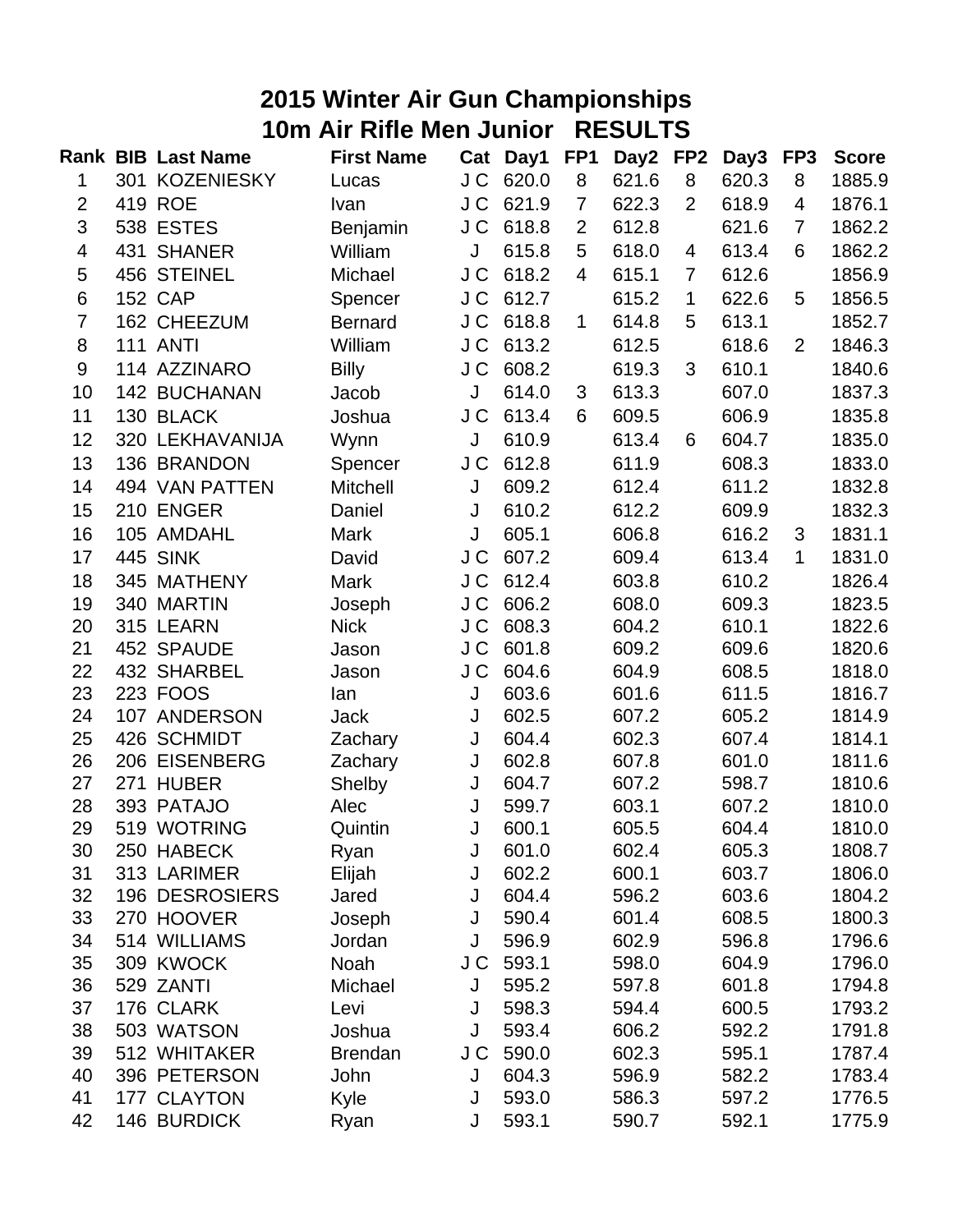| 43 | 476 THOMPSON     | Michael Tyler  | J   | 593.0 | 593.9 | 586.7 | 1773.6 |
|----|------------------|----------------|-----|-------|-------|-------|--------|
| 44 | 428 SCOTT        | Colin          | J   | 586.9 | 594.6 | 588.6 | 1770.1 |
| 45 | 459 STOCKTON     | <b>Travis</b>  | J   | 598.0 | 588.0 | 583.9 | 1769.9 |
| 46 | 454 STAHELI      | C. Braeden     | J   | 595.3 | 580.3 | 590.0 | 1765.6 |
| 47 | 381 OLIVERA      | Ryan           | J   | 585.1 | 581.4 | 593.6 | 1760.1 |
| 48 | <b>412 REED</b>  | Jarhet         | J   | 588.2 | 590.6 | 578.1 | 1756.9 |
| 49 | 474 THOMAS       | Justin         | J   | 579.5 | 585.6 | 590.6 | 1755.7 |
| 50 | 368 MOJICA       | <b>Marcus</b>  | J   | 585.7 | 588.4 | 580.9 | 1755.0 |
| 51 | 380 OCHSNER      | <b>Silas</b>   | J C | 577.1 | 587.6 | 589.6 | 1754.3 |
| 52 | 197 DIETZ        | Michael        | J   | 588.2 | 579.6 | 585.1 | 1752.9 |
| 53 | 344 MARTZ        | Daniel         | J   | 585.4 | 580.7 | 580.8 | 1746.9 |
| 54 | 348 MAYSTROVICH  | Mason          | J   | 579.2 | 570.8 | 586.5 | 1736.5 |
| 55 | 492 VAAGEN       | Jacob          | J   | 578.4 | 579.7 | 577.1 | 1735.2 |
| 56 | 520 WRIGHT       | David          | J   | 580.1 | 579.2 | 575.3 | 1734.6 |
| 57 | <b>324 LIAO</b>  | <b>Matthew</b> | J   | 580.0 | 576.0 | 573.3 | 1729.3 |
| 58 | <b>150 CAI</b>   | Nathan         | J   | 571.9 | 584.7 | 572.2 | 1728.8 |
| 59 | 365 MILLIKEN     | Christopher    | J   | 576.2 | 577.8 | 574.0 | 1728.0 |
| 60 | 461 STRAUCH      | Fallon         | J   | 571.4 | 572.7 | 583.4 | 1727.5 |
| 61 | 272 HUCK         | Aidan          | J   | 572.2 | 565.3 | 587.1 | 1724.6 |
| 62 | 325 LILYERD      | Norman         | J   | 579.1 | 568.9 | 574.0 | 1722.0 |
| 63 | 281 JONES        | Thomas         | J   | 581.0 | 567.6 | 573.2 | 1721.8 |
| 64 | 484 TOSTE        | Nathaniel      | J   | 554.9 | 568.3 | 588.6 | 1711.8 |
| 65 | 160 CAVENDER     | Samuel         | J C | 571.4 | 567.1 | 565.9 | 1704.4 |
| 66 | 463 STRONG       | James          | J   | 568.5 | 570.0 | 565.4 | 1703.9 |
| 67 | 192 DEL ROSARIO  | Andrew         | J   | 561.8 | 564.9 | 565.6 | 1692.3 |
| 68 | <b>502 WARD</b>  | Cayden         | J C | 554.9 | 556.7 | 577.3 | 1688.9 |
| 69 | 184 CREGER       | Jace           | J   | 552.1 | 558.2 | 575.7 | 1686.0 |
| 70 | 298 KITCHEYAN    | Kasy           | J   | 563.1 | 558.0 | 564.1 | 1685.2 |
| 71 | 482 TORREZ       | Jacob          | J   | 564.7 | 550.0 | 568.3 | 1683.0 |
| 72 | 455 STAHELI      | Dallin         | J   | 551.4 | 566.5 | 563.7 | 1681.6 |
| 73 | 497 VOGRIN       | Benjamin       | J   | 561.3 | 560.0 | 558.2 | 1679.5 |
| 74 | 475 THOMPSON     | Cole           | J   | 558.1 | 554.1 | 563.6 | 1675.8 |
| 75 | 275 JACKMAN      | James          | J   | 557.1 | 557.9 | 557.9 | 1672.9 |
| 76 | 308 KUZIS        | Thomas         | J   | 559.7 | 555.5 | 545.6 | 1660.8 |
| 77 | <b>125 BERG</b>  | Logan          | J C | 568.0 | 544.1 | 530.8 | 1642.9 |
| 78 | 515 WILLIAMS     | Zeke           | J C | 543.9 | 554.2 | 541.5 | 1639.6 |
| 79 | 297 KISSELL      | Rylan          | J   | 560.2 | 513.0 | 560.1 | 1633.3 |
| 80 | 508 WEISENBURGER | Samuel         | J   | 533.6 | 526.5 | 556.7 | 1616.8 |
| 81 | 279 JAVE         | Grant          | J   | 478.2 | 494.1 | 504.6 | 1476.9 |
| 82 | 468 TARAS        | Matthew        | J   | 473.7 | 495.9 | 506.6 | 1476.2 |
| 83 | 180 CORDELL      | Zachary        | J   | 577.7 | 574.8 | 0.0   | 1152.5 |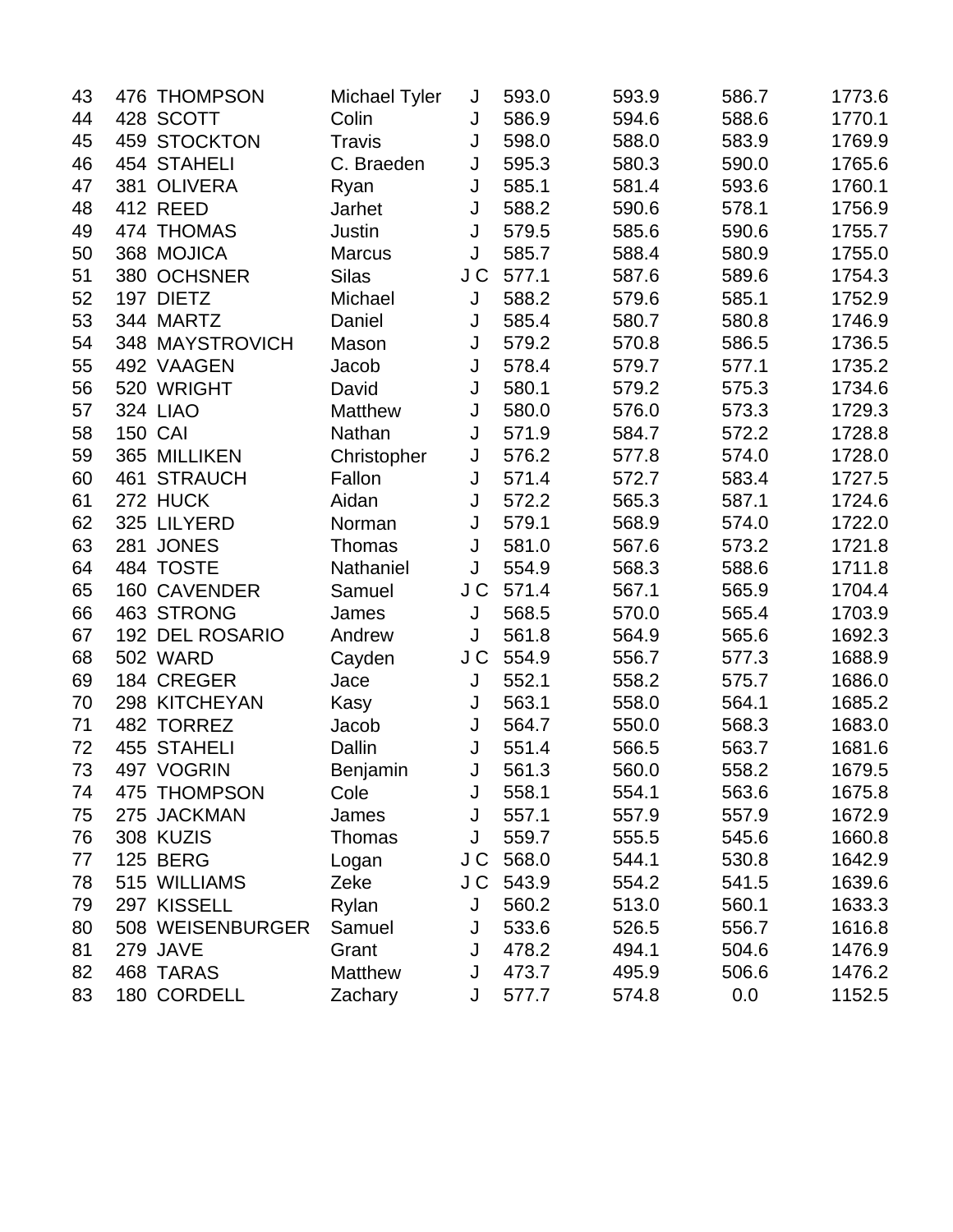## **2015 Winter Air Gun Championships 10m Air Pistol Women**

|                |         | <b>Rank BIB Last Name</b> | <b>First Name</b> | Cat | Day1 | FP <sub>1</sub> | Day2 | FP <sub>2</sub> | Day3 | FP <sub>3</sub> | <b>Score</b> |
|----------------|---------|---------------------------|-------------------|-----|------|-----------------|------|-----------------|------|-----------------|--------------|
| 1              |         | 110 ANTHONY               | Courtney          |     | 378  | 7               | 380  | $\overline{2}$  | 383  | 7               | 1157         |
| $\overline{2}$ |         | 311 LAGAN                 | <b>Alexis</b>     |     | 378  | 5               | 380  | 6               | 381  | 6               | 1156         |
| 3              |         | 394 PATERSON              | Lydia             | J C | 367  | 6               | 376  | $\overline{7}$  | 383  | 8               | 1147         |
| 4              |         | 439 SILVA                 | <b>Brenda</b>     | S   | 371  | 8               | 370  | 8               | 371  | 5               | 1133         |
| 5              |         | 161 CHAMBERS              | Teresa            |     | 354  |                 | 372  | 3               | 374  | $\overline{4}$  | 1107         |
| 6              |         | 232 GALLEGOS              | Taylor            | J   | 368  | 4               | 369  | 5               | 359  |                 | 1105         |
| $\overline{7}$ |         | 241 GRANADOS GOMEZ        | Nathalia          |     | 363  |                 | 369  | 1               | 368  | 3               | 1104         |
| 8              |         | 229 FRYER                 | Stephanie         |     | 375  | $\overline{2}$  | 367  |                 | 357  |                 | 1101         |
| 9              |         | 139 BROWN                 | Susan             | S   | 369  | 1               | 364  |                 | 366  |                 | 1100         |
| 10             | 421     | <b>SAABYE</b>             | Carson            | J   | 356  |                 | 370  | 4               | 366  |                 | 1096         |
| 11             |         | 335 MANEGDEG              | Keli              | J   | 363  | 3               | 364  |                 | 362  |                 | 1092         |
| 12             |         | 115 BAGASRA               | <b>Nisreen</b>    |     | 361  |                 | 360  |                 | 366  |                 | 1087         |
| 13             |         | 151 CANTRELL              | Rachel            | J   | 357  |                 | 360  |                 | 367  | 1               | 1085         |
| 14             |         | 207 EKBLAW                | Ariel             |     | 357  |                 | 357  |                 | 367  | $\overline{2}$  | 1083         |
| 15             |         | 398 PETRACEK              | Kara              |     | 360  |                 | 360  |                 | 363  |                 | 1083         |
| 16             |         | 485 TOWNSEND              | Alana             | C   | 361  |                 | 362  |                 | 359  |                 | 1082         |
| 17             |         | 369 MOLDOVAN              | Camelia           | S   | 357  |                 | 355  |                 | 365  |                 | 1077         |
| 18             |         | 167 CHOE                  | <b>Esther</b>     | J   | 360  |                 | 357  |                 | 357  |                 | 1074         |
| 19             |         | 100 ABELN                 | Katelyn           | J   | 353  |                 | 363  |                 | 357  |                 | 1073         |
| 20             |         | 225 FOSTER                | Kellie            | J   | 355  |                 | 354  |                 | 362  |                 | 1071         |
| 21             | 525 YIM |                           | Catherine         | J   | 356  |                 | 358  |                 | 356  |                 | 1070         |
| 22             |         | 375 NELSON                | Macy              | C   | 353  |                 | 363  |                 | 350  |                 | 1066         |
| 23             |         | 227 FRANCO                | <b>GABBY</b>      |     | 356  |                 | 362  |                 | 345  |                 | 1063         |
| 24             |         | 168 CHOE                  | Sarah             | J   | 349  |                 | 355  |                 | 358  |                 | 1062         |
| 25             |         | 526 YIM                   | Nicole            | J   | 345  |                 | 354  |                 | 361  |                 | 1060         |
| 26             |         | 181 COSCIA                | Erin              | C   | 351  |                 | 355  |                 | 354  |                 | 1060         |
| 27             |         | 120 BAYASGALAN            | Nandinbayar       |     | 348  |                 | 351  |                 | 360  |                 | 1059         |
| 28             |         | 222 FLEAHMAN              | Caitlyn           | С   | 353  |                 | 352  |                 | 350  |                 | 1055         |
| 29             |         | 171 CHOI                  | Janice            | J   | 350  |                 | 346  |                 | 356  |                 | 1052         |
| 30             |         | 395 PEARSON               | Tana              | J   | 347  |                 | 353  |                 | 352  |                 | 1052         |
| 31             |         | 500 WALLIZER              | Morgan            |     | 341  |                 | 340  |                 | 353  |                 | 1034         |
| 32             |         | 286 KEEFE                 | Ambrosia          | J C | 350  |                 | 347  |                 | 337  |                 | 1034         |
| 33             |         | 488 TSARIK                | Maria             | J   | 350  |                 | 332  |                 | 350  |                 | 1032         |
| 34             |         | 534 ZIMMERMAN             | Madison           | J   | 342  |                 | 338  |                 | 350  |                 | 1030         |
| 35             |         | 299 KLEJESKI              | Caitlin           | J C | 341  |                 | 342  |                 | 346  |                 | 1029         |
| 36             |         | 334 MALONE                | Lindsey           |     | 348  |                 | 345  |                 | 335  |                 | 1028         |
| 37             |         | 403 PLATT                 | Rebecca           | J   | 343  |                 | 336  |                 | 341  |                 | 1020         |
| 38             |         | 418 ROBERTS               | Yvonne            |     | 339  |                 | 342  |                 | 339  |                 | 1020         |
| 39             |         | 390 PARK                  | Angela            | J   | 338  |                 | 336  |                 | 337  |                 | 1011         |
| 40             |         | 343 MARTINEZ              | Katrinia          | C   | 337  |                 | 336  |                 | 335  |                 | 1008         |
| 41             |         | 259 HARRIS                | Caitlin           |     | 324  |                 | 340  |                 | 328  |                 | 992          |
| 42             |         | 420 ROPER                 | Sophie            | J   | 338  |                 | 326  |                 | 320  |                 | 984          |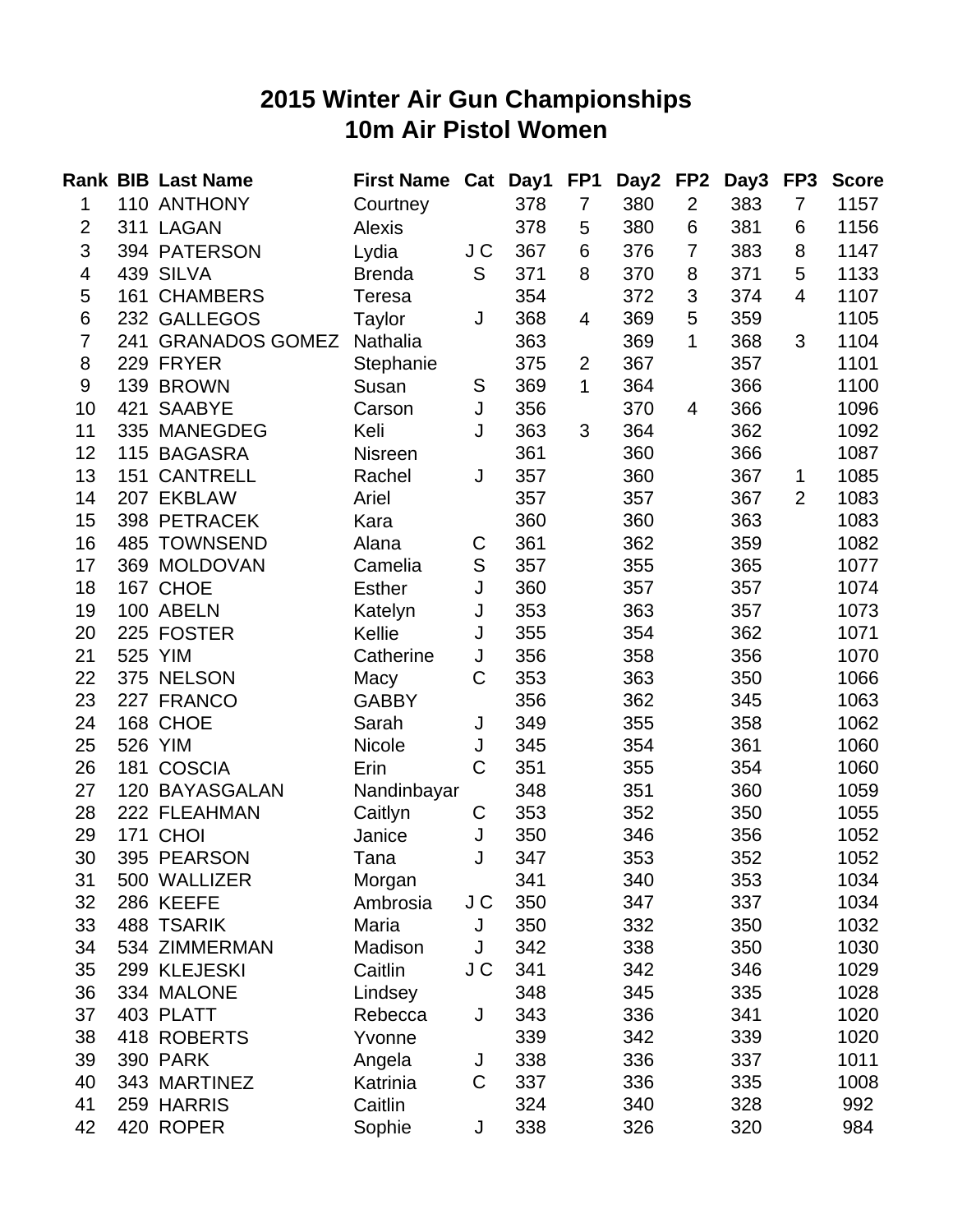| 43 | 498 VRBKA       | Megan   | 316 | 339 | 327 | 982  |
|----|-----------------|---------|-----|-----|-----|------|
| 44 | <b>389 PARK</b> | Allison | 319 | 329 | 331 | 979  |
| 45 | 230 GADEKEN     | Amber   | 312 | 306 | 326 | 944  |
| 46 | 536 DONIEC      | Julia   | 292 | 311 | 303 | 906  |
| 47 | 106 ANDERSON    | Cassie  | 300 | 286 | 296 | 882  |
| 48 | 169 CHOI        | Ashly   | 293 | 283 | 281 | 857  |
|    | 460 STOYNEVA    | Violeta | 353 | 333 | 342 | 1028 |
|    |                 |         |     |     |     |      |

#### **2015 Winter Air Gun Championships 10m Air Pistol Women Junior**

|                |     | <b>Rank BIB Last Name</b> | <b>First Name</b> | Cat | Day1 | FP <sub>1</sub> | Day2 | FP <sub>2</sub> | Day3 | FP3            | <b>Score</b> |
|----------------|-----|---------------------------|-------------------|-----|------|-----------------|------|-----------------|------|----------------|--------------|
| 1              |     | 394 PATERSON              | Lydia             | J C | 367  | 1               | 376  | 1               | 383  | 1              | 1129         |
| $\overline{2}$ |     | 232 GALLEGOS              | Taylor            | J   | 368  | 8               | 369  | $\overline{7}$  | 359  | 8              | 1119         |
| 3              | 421 | <b>SAABYE</b>             | Carson            | J   | 356  | 5               | 370  | 8               | 366  | 7              | 1112         |
| 4              |     | 335 MANEGDEG              | Keli              | J   | 363  | 7               | 364  | 5               | 362  | 3              | 1104         |
| 5              | 151 | <b>CANTRELL</b>           | Rachel            | J   | 357  | 4               | 360  | 6               | 367  | 6              | 1100         |
| 6              |     | 225 FOSTER                | Kellie            | J   | 355  | 6               | 354  |                 | 362  | $\overline{4}$ | 1081         |
| $\overline{7}$ |     | 167 CHOE                  | <b>Esther</b>     | J   | 360  | $\overline{2}$  | 357  | 4               | 357  |                | 1080         |
| 8              |     | 525 YIM                   | Catherine         | J   | 356  | 3               | 358  | 3               | 356  |                | 1076         |
| 9              |     | 100 ABELN                 | Katelyn           | J   | 353  |                 | 363  | $\overline{2}$  | 357  |                | 1075         |
| 10             |     | 526 YIM                   | Nicole            | J   | 345  |                 | 354  |                 | 361  | 5              | 1065         |
| 11             |     | 168 CHOE                  | Sarah             | J   | 349  |                 | 355  |                 | 358  | $\overline{2}$ | 1064         |
| 12             |     | <b>171 CHOI</b>           | Janice            | J   | 350  |                 | 346  |                 | 356  |                | 1052         |
| 13             |     | 395 PEARSON               | Tana              | J   | 347  |                 | 353  |                 | 352  |                | 1052         |
| 14             |     | 286 KEEFE                 | Ambrosia          | J C | 350  |                 | 347  |                 | 337  |                | 1034         |
| 15             |     | 488 TSARIK                | Maria             | J   | 350  |                 | 332  |                 | 350  |                | 1032         |
| 16             |     | 534 ZIMMERMAN             | Madison           | J   | 342  |                 | 338  |                 | 350  |                | 1030         |
| 17             |     | 299 KLEJESKI              | Caitlin           | J C | 341  |                 | 342  |                 | 346  |                | 1029         |
| 18             |     | 403 PLATT                 | Rebecca           | J   | 343  |                 | 336  |                 | 341  |                | 1020         |
| 19             |     | 390 PARK                  | Angela            | J   | 338  |                 | 336  |                 | 337  |                | 1011         |
| 20             |     | 420 ROPER                 | Sophie            | J   | 338  |                 | 326  |                 | 320  |                | 984          |
| 21             |     | 498 VRBKA                 | Megan             | J   | 316  |                 | 339  |                 | 327  |                | 982          |
| 22             | 389 | <b>PARK</b>               | Allison           | J   | 319  |                 | 329  |                 | 331  |                | 979          |
| 23             | 230 | <b>GADEKEN</b>            | Amber             | J   | 312  |                 | 306  |                 | 326  |                | 944          |
| 24             |     | 536 DONIEC                | Julia             | J   | 292  |                 | 311  |                 | 303  |                | 906          |
| 25             |     | 169 CHOI                  | Ashly             | J   | 293  |                 | 283  |                 | 281  |                | 857          |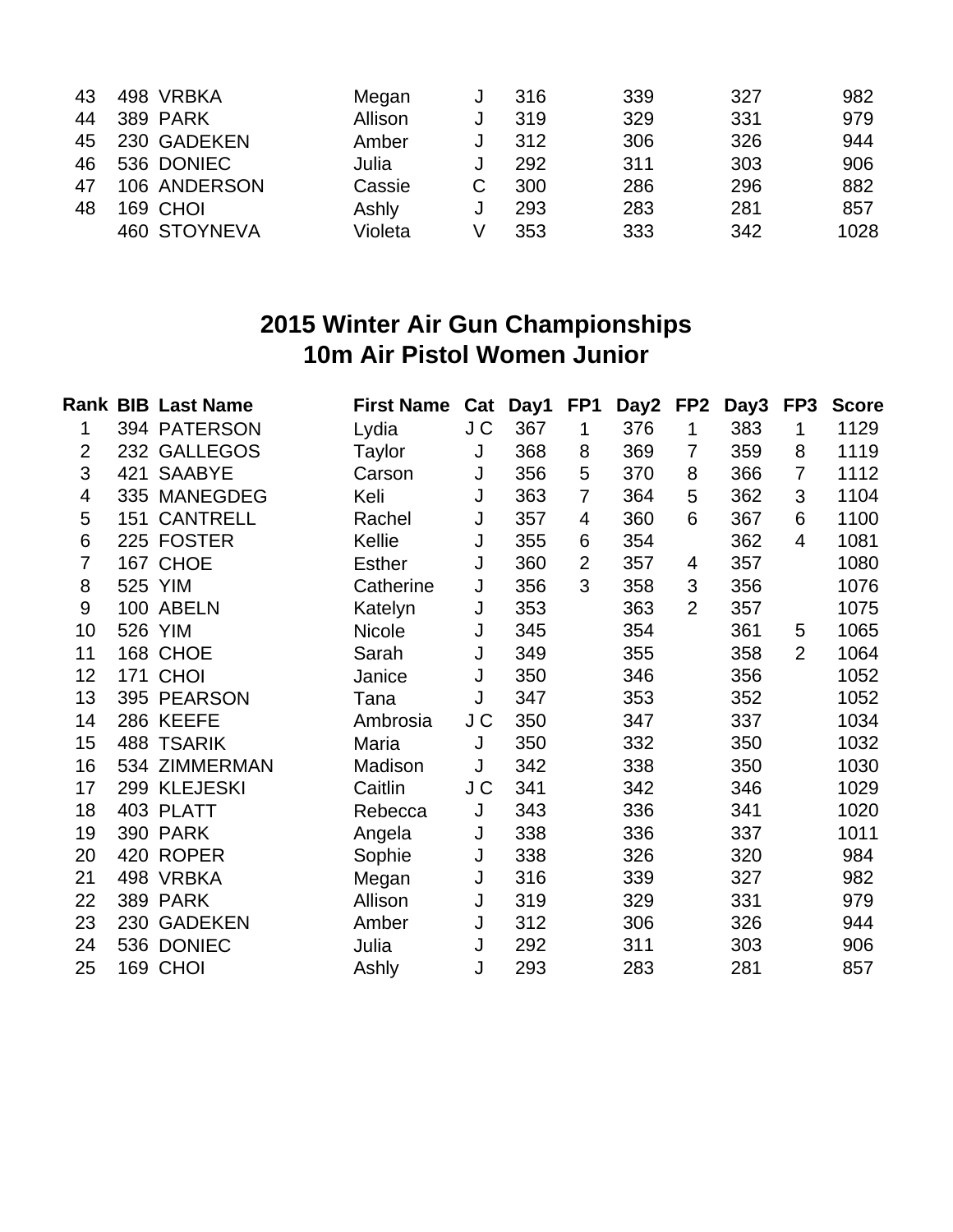# **2015 Winter Air Gun Championships 10m Air Rifle Women Sunday Dec 6 Day 3**

|                          | <b>Rank BIB Last Name</b> | <b>First Name</b> | Cat | Day1      | FP <sub>1</sub> | Day2 FP2 |                | Day3  | FP3            | <b>Score</b> |
|--------------------------|---------------------------|-------------------|-----|-----------|-----------------|----------|----------------|-------|----------------|--------------|
| 1                        | 122 BEARD                 | Sarah             |     | 419.5     | 6               | 415.2    | 8              | 417.9 | $\overline{7}$ | 1273.6       |
| $\overline{c}$           | 425 SCHERER               | Sarah             |     | 415.5     | 8               | 418.4    | 5              | 416.8 | 8              | 1271.7       |
| 3                        | 487 TRAVIS                | Rhiann            | J   | 412.1     |                 | 418.5    | $\overline{7}$ | 418.5 | 6              | 1262.1       |
| $\overline{\mathcal{A}}$ | <b>154 CARPENTIER</b>     | <b>Meredith</b>   |     | 415.8     | 5               | 414.0    |                | 417.5 | $\overline{4}$ | 1256.3       |
| 5                        | 360 MILES                 | Minden            | J C | 413.8     | $\overline{7}$  | 414.6    | 4              | 414.8 |                | 1254.2       |
| 6                        | 477 THRASHER              | Virginia          | J C | 412.8     |                 | 414.0    |                | 417.1 | 5              | 1248.9       |
| $\overline{7}$           | 333 MADDALENA             | Sagen             | C   | 413.9     | $\overline{2}$  | 411.8    |                | 416.4 | 3              | 1247.1       |
| 8                        | 129 BLACK                 | Hannah            |     | 412.1     |                 | 415.7    | 3              | 414.5 |                | 1245.3       |
| 9                        | 510 WEISZ                 | Alison            | J C | 413.1     |                 | 414.0    |                | 415.0 |                | 1242.1       |
| 10                       | <b>155 CARR</b>           | Hanna             | J C | 405.4     |                 | 416.6    | 6              | 413.5 |                | 1241.5       |
| 11                       | 399 PHILLIPS              | Lauren            | J C | 412.8     |                 | 411.9    |                | 415.6 |                | 1240.3       |
| 12                       | 242 GRATZ                 | Elizabeth         | J C | 415.0     | 3               | 411.9    |                | 410.2 |                | 1240.1       |
| 13                       | 451 SOWASH                | Amy               |     | 408.4     |                 | 414.9    | $\mathbf{1}$   | 415.6 |                | 1239.9       |
| 14                       | 429 SELLARS               | Alathea           | J   | 414.6     | $\mathbf 1$     | 409.7    |                | 413.5 |                | 1238.8       |
| 15                       | 383 OSBORN                | Sarah             | J   | 414.4     | $\overline{4}$  | 409.9    |                | 410.5 |                | 1238.8       |
| 16                       | 341 MARTIN                | MacKenzie         | J   | 411.8     |                 | 410.9    |                | 415.6 |                | 1238.3       |
| 17                       | 458 STITH                 | Emily             | J   | 413.5     |                 | 412.2    |                | 412.3 |                | 1238.0       |
| 18                       | 354 MCNEIL                | Erin              |     | 407.2     |                 | 410.7    |                | 416.1 | $\overline{2}$ | 1236.0       |
| 19                       | 269 HOLSOPPLE             | Emily             |     | 410.7     |                 | 414.9    | $\overline{2}$ | 407.7 |                | 1235.3       |
| 20                       | 330 LUTZ                  | Casey             | J   | 411.8     |                 | 410.2    |                | 412.5 |                | 1234.5       |
| 21                       | 224 FORD                  | Caitlyn           | J C | 405.6     |                 | 411.0    |                | 416.1 | $\mathbf 1$    | 1233.7       |
| 22                       | 153 CAPAUL                | Emily             | J   | 410.1     |                 | 410.6    |                | 411.5 |                | 1232.2       |
| 23                       | 216 FAUGHT                | Dacotah           | J C | 410.4     |                 | 409.9    |                | 411.0 |                | 1231.3       |
| 24                       | 342 MARTIN                | Rachel            | J   | 410.7     |                 | 408.3    |                | 412.2 |                | 1231.2       |
| 25                       | 158 CARTER                | Jaycee            | J C | 410.7     |                 | 411.4    |                | 408.7 |                | 1230.8       |
| 26                       | 338 MARSH                 | Elizabeth         | J   | 408.2     |                 | 412.5    |                | 410.0 |                | 1230.7       |
| 27                       | 530 ZAUN                  | Katie             | J   | 406.6     |                 | 412.8    |                | 410.5 |                | 1229.9       |
| 28                       | 457 STINETT               | Kevyn             |     | 407.2     |                 | 407.9    |                | 414.4 |                | 1229.5       |
| 29                       | 388 PAPASODORA            | Cathryn           | J C | 405.2     |                 | 414.0    |                | 409.8 |                | 1229.0       |
| 30                       | 346 MAY                   | Sonya             | С   | 406.1     |                 | 407.5    |                | 415.0 |                | 1228.6       |
| 31                       | 287 KEMPLEY               | Reya              |     | 405.6     |                 | 409.2    |                | 413.5 |                | 1228.3       |
| 32                       | 127 BETHEA                | Jenna             |     | J C 409.0 |                 | 408.0    |                | 408.5 |                | 1225.5       |
| 33                       | 252 HALL                  | Ariel             | J   | 406.2     |                 | 406.1    |                | 412.0 |                | 1224.3       |
| 34                       | 506 WEILBACHER            | Anna              | J C | 408.7     |                 | 405.1    |                | 410.0 |                | 1223.8       |
| 35                       | 408 QUINER                | Emily             |     | 407.1     |                 | 406.1    |                | 409.0 |                | 1222.2       |
| 36                       | 233 GARDNER               | Harley            |     | J C 404.6 |                 | 408.0    |                | 408.8 |                | 1221.4       |
| 37                       | 496 VIRGA                 | Hannah            | J   | 403.9     |                 | 409.6    |                | 407.9 |                | 1221.4       |
| 38                       | 411 RAY                   | <b>Barrett</b>    | J C | 409.2     |                 | 407.6    |                | 404.5 |                | 1221.3       |
| 39                       | 147 BUTLER                | Mari              | J   | 407.8     |                 | 405.8    |                | 407.3 |                | 1220.9       |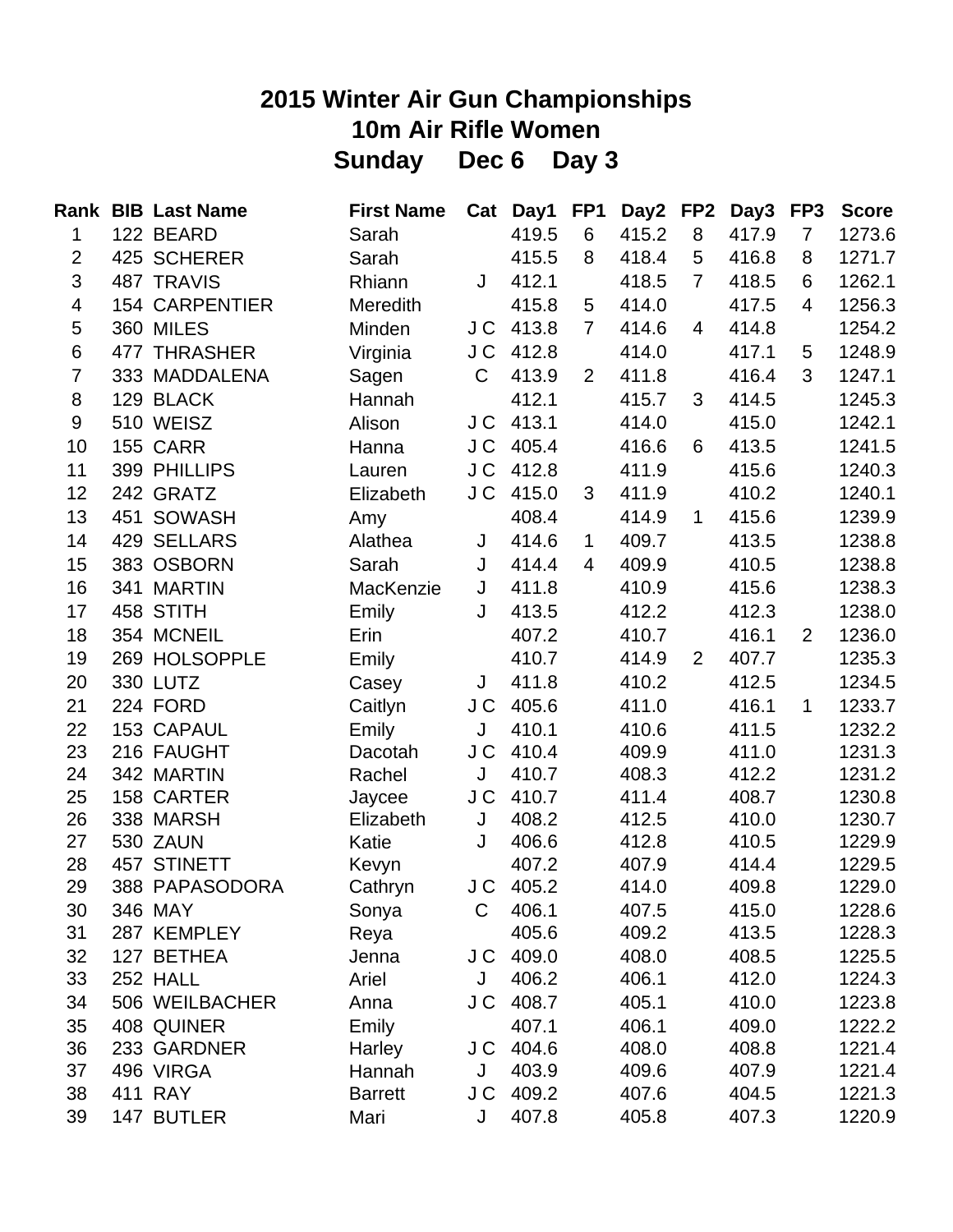| 40 | 131 BOGART             | Kelly          | C   | 410.4 | 407.3 | 402.3 | 1220.0 |
|----|------------------------|----------------|-----|-------|-------|-------|--------|
| 41 | 537 FURRER             | Amanda         |     | 408.7 | 403.5 | 407.7 | 1219.9 |
| 42 | 234 GARNER             | Rachel         | J C | 406.5 | 402.8 | 410.3 | 1219.6 |
| 43 | <b>228 FRY</b>         | Carmen         | J C | 412.3 | 401.1 | 406.0 | 1219.4 |
| 44 | 178 COCK               | Emily          | J   | 405.4 | 405.3 | 407.3 | 1218.0 |
| 45 | 187 CULL-HOST          | Jodi           | J C | 404.6 | 403.6 | 409.6 | 1217.8 |
| 46 | 231 GADEKEN            | Kayla          | J   | 404.7 | 407.8 | 405.0 | 1217.5 |
| 47 | 240 GORDON             | Abigail        | J   | 403.0 | 407.8 | 406.3 | 1217.1 |
| 48 | 378 OCHSNER            | Greta          | J   | 405.3 | 402.1 | 409.5 | 1216.9 |
| 49 | <b>400 PHILLIPS</b>    | Morgan         | J   | 403.0 | 405.1 | 408.0 | 1216.1 |
| 50 | 239 GOMES              | Ruby           | J   | 401.4 | 410.2 | 404.4 | 1216.0 |
| 51 | 245 GRUNWELL-LACEY     | Lisette        |     | 408.0 | 403.4 | 404.4 | 1215.8 |
| 52 | 215 EZELL              | Amberlie       | J   | 405.8 | 404.6 | 405.1 | 1215.5 |
| 53 | 238 GODWIN             | Madeleine      | J   | 407.9 | 401.3 | 405.2 | 1214.4 |
| 54 | 104 ALVES              | E. Ann         | S   | 408.9 | 400.3 | 405.0 | 1214.2 |
| 55 | 208 ELDER              | Kendal         | J C | 404.7 | 404.7 | 404.2 | 1213.6 |
| 56 | 128 BINNIE             | Deanna         | C   | 401.9 | 408.5 | 403.0 | 1213.4 |
| 57 | 243 GRATZ              | Olivia         | J   | 399.3 | 404.6 | 409.4 | 1213.3 |
| 58 | 397 PETERSON           | Samantha       | J   | 403.8 | 402.4 | 405.3 | 1211.5 |
| 59 | 528 ZANTI              | Claire         | J   | 403.8 | 398.8 | 408.5 | 1211.1 |
| 60 | 267 HICKEY             | Sarah          | J   | 401.7 | 403.9 | 404.6 | 1210.2 |
| 61 | 438 SIGMON             | Hailee         | J   | 400.0 | 406.4 | 403.0 | 1209.4 |
| 62 | 350 MCGHIN             | <b>Molly</b>   | J   | 409.2 | 397.3 | 402.3 | 1208.8 |
| 63 | 249 HAAG               | Emily          | J   | 401.1 | 403.4 | 404.0 | 1208.5 |
| 64 | 156 CARROLL            | Hayley         | J   | 401.8 | 404.1 | 402.0 | 1207.9 |
| 65 | 363 MILLER             | Samantha       | J   | 398.0 | 403.6 | 405.2 | 1206.8 |
| 66 | 361 MILLER             | Catherine      | J   | 406.4 | 396.9 | 403.4 | 1206.7 |
| 67 | 385 PACK               | Madyson        | J   | 402.0 | 399.8 | 404.6 | 1206.4 |
| 68 | 377 OBERLE             | Margaret       | J   | 404.9 | 399.7 | 401.8 | 1206.4 |
| 69 | 203 DUTTON             | Elizabeth      | J   | 399.9 | 402.3 | 403.9 | 1206.1 |
| 70 | 263 HENRY              | Angeline       | J   | 402.8 | 399.5 | 403.4 | 1205.7 |
| 71 | 516 WINEGARDEN         | Abi            |     | 399.2 | 403.0 | 402.1 | 1204.3 |
| 72 | 126 BERRY              | Alexandria     | J   | 406.0 | 400.9 | 397.3 | 1204.2 |
| 73 | 123 BENESH             | Rachel         | J   | 402.4 | 397.8 | 403.1 | 1203.3 |
| 74 | 159 CASTILLO           | Haley          | J   | 397.9 | 403.2 | 401.7 | 1202.8 |
| 75 | 276 JACOBS             | Kendra         | J   | 397.3 | 401.8 | 403.0 | 1202.1 |
| 76 | 221 FLANDERS           | Margaret       | J   | 399.2 | 403.0 | 399.1 | 1201.3 |
| 77 | 261 HEMPHILL           | <b>Kristen</b> | J   | 397.0 | 398.5 | 405.2 | 1200.7 |
| 78 | <b>469 TASCHUK</b>     | Grace          | J   | 395.2 | 401.5 | 402.6 | 1199.3 |
| 79 | 505 WAY                | Macey          | J   | 394.5 | 397.0 | 407.6 | 1199.1 |
| 80 | 371 MONIQUE            | Abby           | J   | 401.7 | 398.6 | 398.2 | 1198.5 |
| 81 | 472 THIRY              | Nicolle        | С   | 393.0 | 405.2 | 400.0 | 1198.2 |
| 82 | 424 SCHEER             | Anna           | J   | 401.7 | 392.9 | 402.6 | 1197.2 |
| 83 | 471 TAYLOR             | Megan          | J   | 393.4 | 400.6 | 403.1 | 1197.1 |
| 84 | <b>172 CHRISTENSEN</b> | Noelle         | J   | 401.8 | 397.9 | 397.2 | 1196.9 |
| 85 | 256 HALL               | Martha         |     | 402.7 | 393.8 | 400.1 | 1196.6 |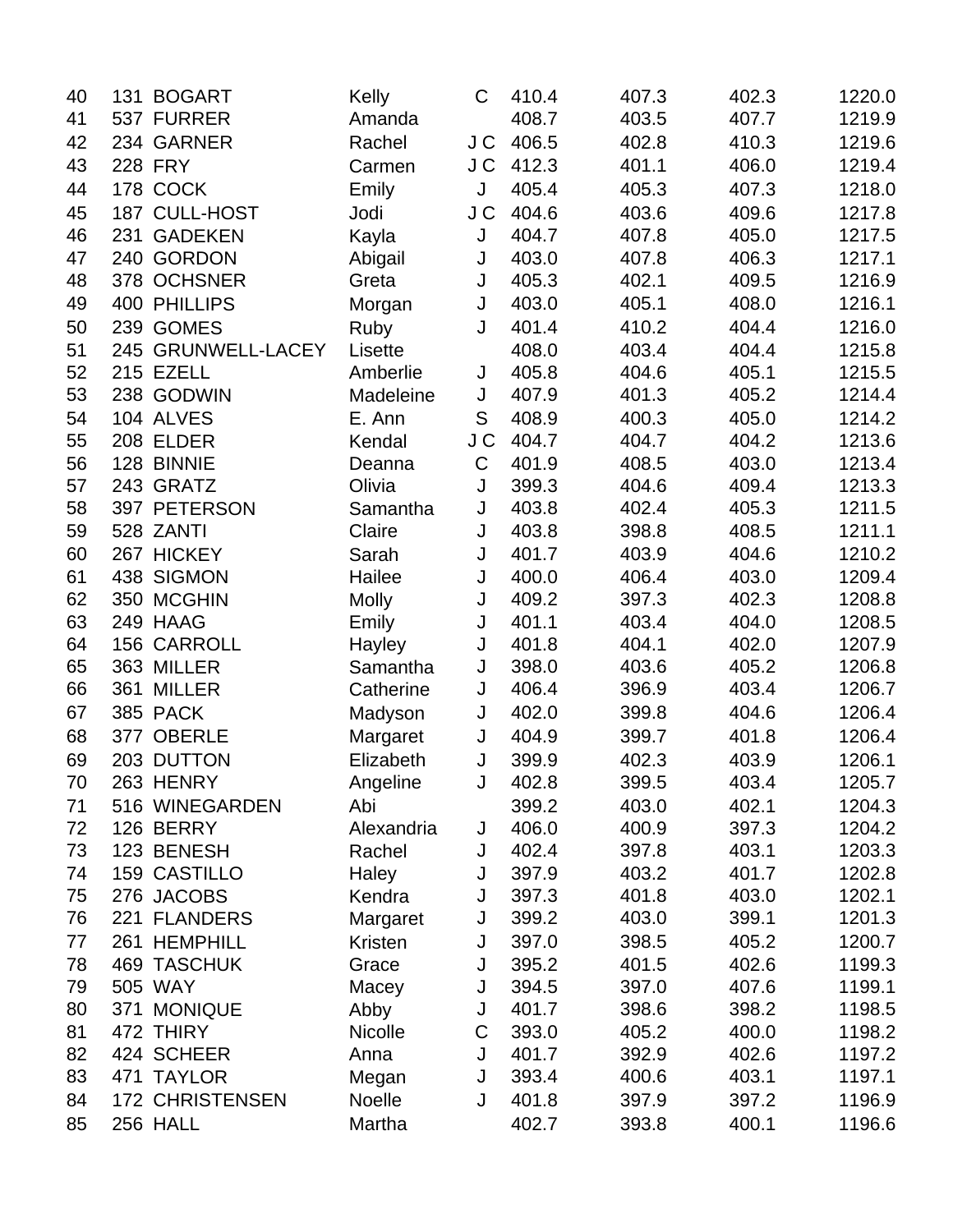| 86  | 138 BROWN             | Malori         | J   | 398.7 | 400.4 | 396.5 | 1195.6 |
|-----|-----------------------|----------------|-----|-------|-------|-------|--------|
| 87  | 202 DREWELL           | Meike          | J   | 397.3 | 394.5 | 403.6 | 1195.4 |
| 88  | 522 YAGER             | Rachel         | C   | 401.0 | 396.7 | 397.7 | 1195.4 |
| 89  | 473 THOMAS            | Christian      | J C | 402.8 | 397.6 | 394.1 | 1194.5 |
| 90  | 214 EWERT             | Elizabeth      | J   | 400.7 | 401.5 | 392.2 | 1194.4 |
| 91  | 292 KIMBELL           | Rachel         | J   | 398.3 | 401.1 | 394.2 | 1193.6 |
| 92  | 220 FITZGERALD        | Emily          | J   | 392.1 | 398.9 | 402.2 | 1193.2 |
| 93  | 404 POWELL            | <b>Bailey</b>  | J   | 396.5 | 397.9 | 397.6 | 1192.0 |
| 94  | 430 SELLERS           | Emmie          | J   | 396.6 | 397.0 | 397.6 | 1191.2 |
| 95  | 367 MITTON            | <b>Nicole</b>  | J   | 385.7 | 406.1 | 399.2 | 1191.0 |
| 96  | 532 ZERKOVICH         | Lauren         |     | 393.7 | 398.6 | 398.5 | 1190.8 |
| 97  | 524 YARBROUGH         | Georgia        | J C | 392.8 | 395.3 | 401.3 | 1189.4 |
| 98  | 134 BOYCE             | Jessica        | J   | 396.2 | 396.5 | 396.5 | 1189.2 |
| 99  | 149 BUTT              | Aliya          | J   | 393.7 | 397.3 | 397.3 | 1188.3 |
| 100 | 406 PRUDEN            | Paige          | J   | 394.1 | 397.8 | 395.4 | 1187.3 |
| 101 | 413 REGAN             | Tempe          | J   | 391.7 | 394.8 | 398.2 | 1184.7 |
| 102 | <b>493 VAN PATTEN</b> | Mackenzie      | J   | 387.5 | 395.2 | 400.0 | 1182.7 |
| 103 | <b>444 SIMS</b>       | Alaina         | J   | 397.5 | 392.9 | 392.3 | 1182.7 |
| 104 | <b>164 CHERAMIE</b>   | Emily          | J   | 391.3 | 393.6 | 396.6 | 1181.5 |
| 105 | 527 YOUNG             | Erin           | J   | 395.6 | 392.7 | 392.3 | 1180.6 |
| 106 | 427 SCHNUPP           | Sarah          | J   | 393.2 | 394.4 | 392.0 | 1179.6 |
| 107 | 364 NIELSEN           | Stephanie      |     | 395.2 | 389.9 | 394.4 | 1179.5 |
| 108 | 175 CITRIGNO          | <b>Brianna</b> | J   | 391.5 | 393.3 | 394.6 | 1179.4 |
| 109 | 382 O'NEEL            | Claire         | J   | 383.0 | 396.9 | 397.6 | 1177.5 |
| 110 | 483 TORRISON          | Darien         | J   | 387.4 | 392.9 | 395.3 | 1175.6 |
| 111 | <b>195 DEMETRIUS</b>  | Savannah       | J   | 391.2 | 393.2 | 390.8 | 1175.2 |
| 112 | 300 KORTHAS           | Maddison       | J   | 381.2 | 393.3 | 399.7 | 1174.2 |
| 113 | 251 HAFFNER           | Taylor         | J   | 392.1 | 390.1 | 391.9 | 1174.1 |
| 114 | 465 SUTTON            | Sarah          | J   | 398.1 | 398.6 | 377.3 | 1174.0 |
| 115 | 352 MCILWAIN          | Dawn           | J   | 383.8 | 395.2 | 394.9 | 1173.9 |
| 116 | 447 SMITH             | <b>Brielle</b> | J   | 391.7 | 388.2 | 392.5 | 1172.4 |
| 117 | 327 LORENTZ           | Elizabeth      | J   | 391.2 | 389.4 | 391.2 | 1171.8 |
| 118 | 226 FRANCISCO         | Olivia         | J   | 387.7 | 390.8 | 392.4 | 1170.9 |
| 119 | 285 KAUFMAN           | Kera           | J   | 391.2 | 392.6 | 386.1 | 1169.9 |
| 120 | 199 DONALD            | Sarah          | J   | 392.4 | 388.7 | 388.7 | 1169.8 |
| 121 | 295 KISCH             | Kamilla        | J   | 393.8 | 390.9 | 384.8 | 1169.5 |
| 122 | <b>305 KREB</b>       | Morgan         | J   | 389.7 | 391.4 | 387.3 | 1168.4 |
| 123 | 212 ESPERICUETA       | <b>Brianna</b> | J   | 388.7 | 385.3 | 393.0 | 1167.0 |
| 124 | 347 MAYSTROVICH       | Mary           | J   | 384.6 | 388.9 | 392.8 | 1166.3 |
| 125 | 466 SZYMANSKI         | Kaycee         | J   | 388.7 | 389.7 | 385.7 | 1164.1 |
| 126 | 143 BUESSELER         | Abigail        | J   | 384.1 | 387.4 | 388.3 | 1159.8 |
| 127 | 113 AVRIL             | Sierra         | J   | 379.2 | 390.2 | 390.2 | 1159.6 |
| 128 | 133 BOWIE             | Kayleen        | J   | 389.2 | 387.3 | 379.0 | 1155.5 |
| 129 | 303 KRAUSE            | Courtney       | J   | 377.2 | 386.4 | 389.7 | 1153.3 |
| 130 | 144 BUESSELER         | Dana           | J   | 384.5 | 383.2 | 385.5 | 1153.2 |
| 131 | 351 MCHUGH            | Alison         | J   | 394.7 | 375.3 | 382.4 | 1152.4 |
|     |                       |                |     |       |       |       |        |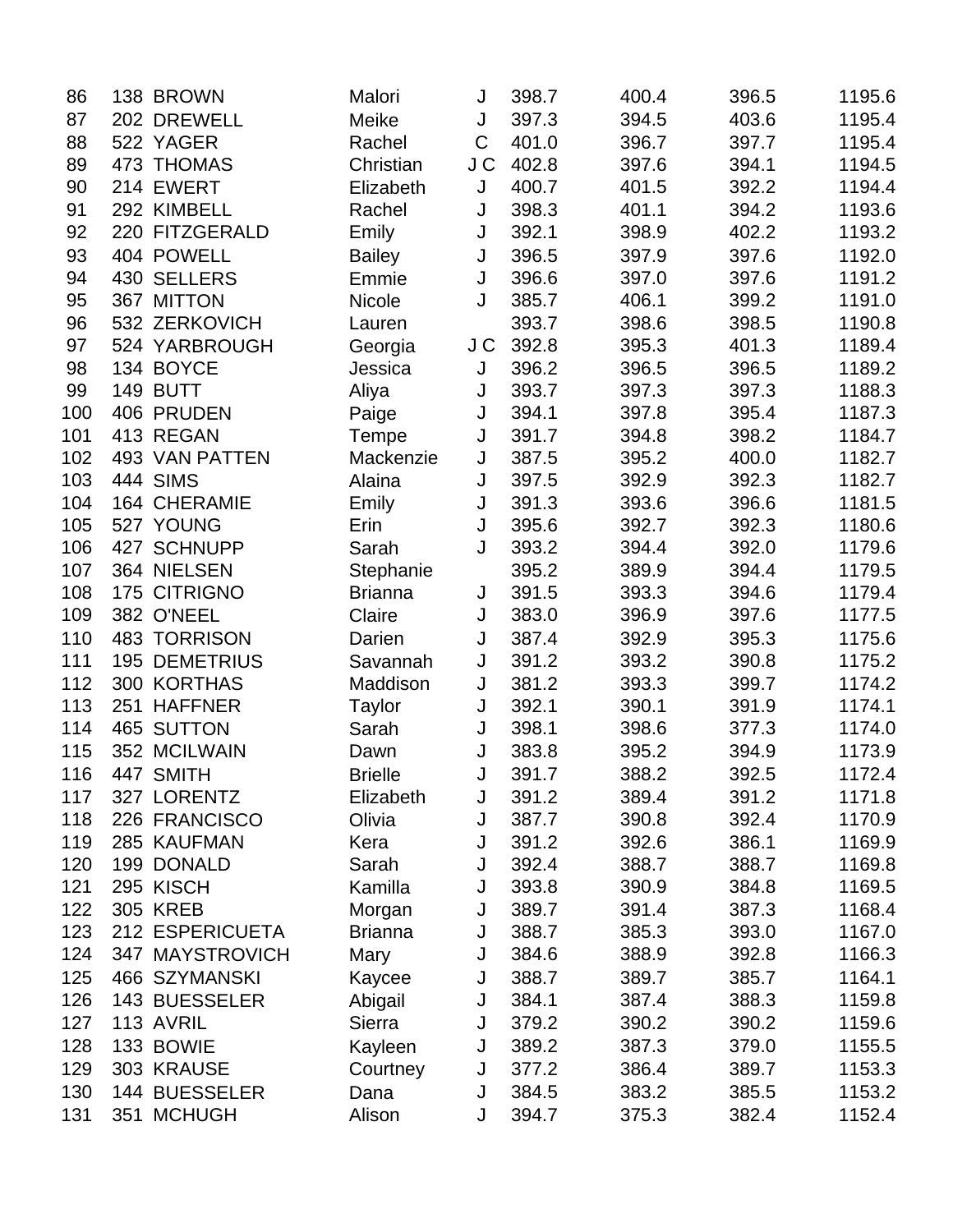| 132 | <b>462 STRAUCH</b> | Mackenzie      | J             | 387.4    | 388.0 | 376.0 | 1151.4 |
|-----|--------------------|----------------|---------------|----------|-------|-------|--------|
| 133 | 374 NELSON         | Emme           | J             | 381.8    | 387.1 | 381.8 | 1150.7 |
| 134 | 260 HAYES          | Holly          | J             | 385.1    | 385.3 | 380.3 | 1150.7 |
| 135 | 379 OCHSNER        | <b>Mirette</b> | J             | 385.4    | 379.8 | 385.4 | 1150.6 |
| 136 | 481 TORRENCE       | Katie          | J             | 383.3    | 386.0 | 380.9 | 1150.2 |
| 137 | 507 WEISENBURGER   | Alexandra      | J             | 379.0    | 382.9 | 384.3 | 1146.2 |
| 138 | 387 PAKKAM         | Anusha         | J             | 386.6    | 375.5 | 383.0 | 1145.1 |
| 139 | 449 SMITH          | Paige          | J             | 385.6    | 383.2 | 372.0 | 1140.8 |
| 140 | 273 INGALLS        | Samantha       | J             | 380.5    | 376.6 | 383.0 | 1140.1 |
| 141 | 511 WESCOTT        | <b>Bailee</b>  | J             | 384.9    | 375.1 | 380.1 | 1140.1 |
| 142 | 294 KIRBY          | Heather        | J C           | 317.8    | 408.0 | 412.1 | 1137.9 |
| 143 | 235 GAY            | Dana           | J             | 380.7    | 375.9 | 374.8 | 1131.4 |
| 144 | 236 GERBER         | <b>Baylee</b>  | J             | 373.0    | 374.6 | 381.8 | 1129.4 |
| 145 | 296 KISSELL        | Kendra         | J             | 368.9    | 375.1 | 380.3 | 1124.3 |
| 146 | 518 WIRTJES        | Sonora         | J             | 374.9    | 375.7 | 372.3 | 1122.9 |
| 147 | 446 SMITH          | Alexandra      | J             | 380.0    | 363.6 | 376.0 | 1119.6 |
| 148 | 205 EAST           | Tracy          | ${\mathsf S}$ | 368.8    | 379.0 | 370.9 | 1118.7 |
| 149 | 217 FEERICK        | <b>Brianna</b> | J             | 377.8    | 366.5 | 374.0 | 1118.3 |
| 150 | 135 BOYCE          | Kathryn        | J             | 377.1    | 372.3 | 364.3 | 1113.7 |
| 151 | 198 DONALD         | Abigail        | J             | 370.7    | 368.1 | 372.4 | 1111.2 |
| 152 | 316 LEARN          | Samantha       | J             | 353.8    | 376.5 | 364.7 | 1095.0 |
| 153 | 219 FELLER         | <b>Alexis</b>  | J             | 314.1    | 303.1 | 299.5 | 916.7  |
| 154 | 189 DAILEY         | Jackie         | J             | 403.4    |       | 403.1 | 806.5  |
| 155 | 480 TONEY          | <b>Belle</b>   | J             | 403.3    | 396.3 | 0.0   | 799.6  |
| 156 | 414 RICHINS        | <b>Dallas</b>  | J             | 386.4    | 393.3 | 0.0   | 779.7  |
| 157 | 509 WEISS          | Calista        | J             | 376.3    | 379.6 | 0.0   | 755.9  |
|     | 405 PREDIGER       | Maren          |               | VC 416.2 | 414.7 | 416.3 | 1247.2 |
|     | 409 RADULOVIC      | <b>Nina</b>    | V J           | 415.7    | 409.0 | 413.4 | 1238.1 |
|     | 323 LI             | Sally          | $\vee$        | 412.6    | 411.8 | 411.1 | 1235.5 |
|     | 284 KANG           | Torrance       | V J           | 402.6    | 403.3 | 406.7 | 1212.6 |
|     | 441 SILVERIA       | <b>Niki</b>    | V             | 398.2    | 389.4 | 403.4 | 1191.0 |

**2015 Winter Air Gun Championships 10m Air Rifle Women Junior Sunday Dec 6 Day 3**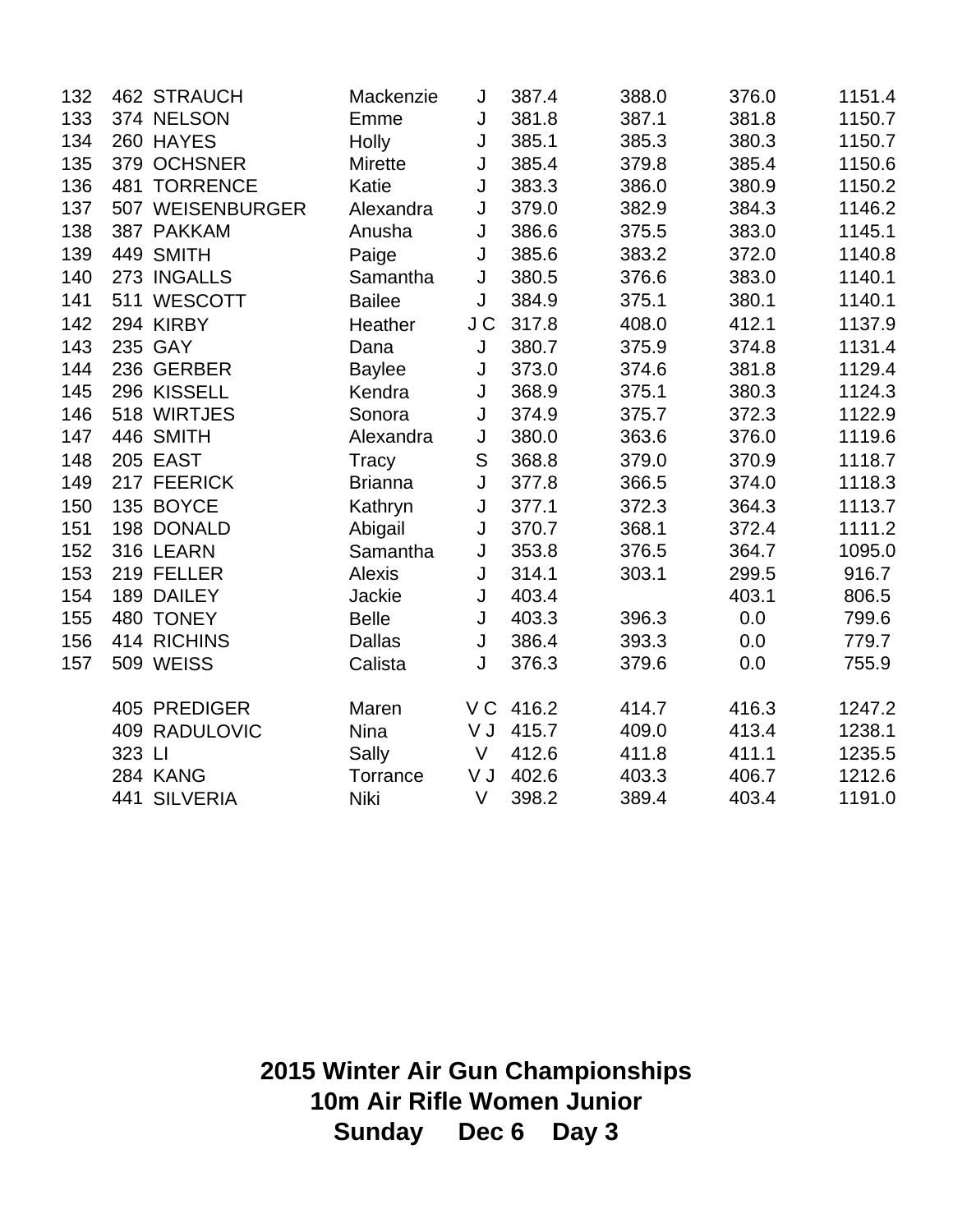|                | <b>Rank BIB Last Name</b> | <b>First Name</b> | Cat         | Day1      | FP <sub>1</sub> | Day2  | FP2            | Day3  | FP3            | <b>Score</b> |
|----------------|---------------------------|-------------------|-------------|-----------|-----------------|-------|----------------|-------|----------------|--------------|
| 1              | <b>487 TRAVIS</b>         | Rhiann            | J           | 412.1     | 8               | 418.5 | 8              | 418.5 | 8              | 1273.1       |
| $\mathbf{2}$   | 360 MILES                 | Minden            | J           | 413.8     | 2               | 414.6 | 6              | 414.8 | $\overline{7}$ | 1258.2       |
| 3              | 477 THRASHER              | Virginia          | $\mathsf C$ | 412.8     | $\overline{7}$  | 414.0 | 3              | 417.1 | 4              | 1257.9       |
| $\overline{4}$ | 510 WEISZ                 | Alison            | J C         | 413.1     | 3               | 414.0 | $\overline{4}$ | 415.0 | 5              | 1254.1       |
| $\mathbf 5$    | 155 CARR                  | Hanna             | J C         | 405.4     |                 | 416.6 | $\overline{7}$ | 413.5 | 3              | 1245.5       |
| 6              | 399 PHILLIPS              | Lauren            | J           | 412.8     | 4               | 411.9 |                | 415.6 | $\mathbf{1}$   | 1245.3       |
| $\overline{7}$ | 458 STITH                 | Emily             | J           | 413.5     | 6               | 412.2 |                | 412.3 |                | 1244.0       |
| 8              | 429 SELLARS               | Alathea           | J           | 414.6     | 5               | 409.7 |                | 413.5 |                | 1242.8       |
| $9\,$          | 341 MARTIN                | MacKenzie         | J           | 411.8     |                 | 410.9 |                | 415.6 | 2              | 1240.3       |
| 10             | 224 FORD                  | Caitlyn           | J C         | 405.6     |                 | 411.0 |                | 416.1 | 6              | 1238.7       |
| 11             | 242 GRATZ                 | Elizabeth         | J C         | 415.0     |                 | 411.9 |                | 410.2 |                | 1237.1       |
| 12             | 338 MARSH                 | Elizabeth         | J           | 408.2     |                 | 412.5 | 5              | 410.0 |                | 1235.7       |
| 13             | 383 OSBORN                | Sarah             | J           | 414.4     |                 | 409.9 |                | 410.5 |                | 1234.8       |
| 14             | 330 LUTZ                  | Casey             | J           | 411.8     |                 | 410.2 |                | 412.5 |                | 1234.5       |
| 15             | 153 CAPAUL                | Emily             | J           | 410.1     |                 | 410.6 |                | 411.5 |                | 1232.2       |
| 16             | 530 ZAUN                  | Katie             | J           | 406.6     |                 | 412.8 | $\overline{2}$ | 410.5 |                | 1231.9       |
| 17             | 216 FAUGHT                | Dacotah           | J C         | 410.4     |                 | 409.9 |                | 411.0 |                | 1231.3       |
| 18             | 342 MARTIN                | Rachel            | J           | 410.7     |                 | 408.3 |                | 412.2 |                | 1231.2       |
| 19             | 158 CARTER                | Jaycee            | J C         | 410.7     |                 | 411.4 |                | 408.7 |                | 1230.8       |
| 20             | 388 PAPASODORA            | Cathryn           | J C         | 405.2     |                 | 414.0 | $\mathbf{1}$   | 409.8 |                | 1230.0       |
| 21             | 127 BETHEA                | Jenna             | J C         | 409.0     |                 | 408.0 |                | 408.5 |                | 1225.5       |
| 22             | 252 HALL                  | Ariel             | J           | 406.2     |                 | 406.1 |                | 412.0 |                | 1224.3       |
| 23             | 506 WEILBACHER            | Anna              | J C         | 408.7     |                 | 405.1 |                | 410.0 |                | 1223.8       |
| 24             | 496 VIRGA                 | Hannah            | J           | 403.9     |                 | 409.6 |                | 407.9 |                | 1221.4       |
| 25             | 233 GARDNER               | Harley            | J C         | 404.6     |                 | 408.0 |                | 408.8 |                | 1221.4       |
| 26             | 411 RAY                   | <b>Barrett</b>    | J C         | 409.2     |                 | 407.6 |                | 404.5 |                | 1221.3       |
| 27             | 147 BUTLER                | Mari              | J           | 407.8     |                 | 405.8 |                | 407.3 |                | 1220.9       |
| 28             | 234 GARNER                | Rachel            | J C         | 406.5     |                 | 402.8 |                | 410.3 |                | 1219.6       |
| 29             | <b>228 FRY</b>            | Carmen            | J C         | 412.3     |                 | 401.1 |                | 406.0 |                | 1219.4       |
| 30             | 178 COCK                  | Emily             | J           | 405.4     |                 | 405.3 |                | 407.3 |                | 1218.0       |
| 31             | 187 CULL-HOST             | Jodi              |             | J C 404.6 |                 | 403.6 |                | 409.6 |                | 1217.8       |
| 32             | 231 GADEKEN               | Kayla             | J           | 404.7     |                 | 407.8 |                | 405.0 |                | 1217.5       |
| 33             | 240 GORDON                | Abigail           | J           | 403.0     |                 | 407.8 |                | 406.3 |                | 1217.1       |
| 34             | 378 OCHSNER               | Greta             | J           | 405.3     |                 | 402.1 |                | 409.5 |                | 1216.9       |
| 35             | 400 PHILLIPS              | Morgan            | J           | 403.0     |                 | 405.1 |                | 408.0 |                | 1216.1       |
| 36             | 239 GOMES                 | Ruby              | J           | 401.4     |                 | 410.2 |                | 404.4 |                | 1216.0       |
| 37             | 215 EZELL                 | Amberlie          | J           | 405.8     |                 | 404.6 |                | 405.1 |                | 1215.5       |
| 38             | 238 GODWIN                | Madeleine         | J           | 407.9     |                 | 401.3 |                | 405.2 |                | 1214.4       |
| 39             | 208 ELDER                 | Kendal            |             | J C 404.7 |                 | 404.7 |                | 404.2 |                | 1213.6       |
| 40             | 243 GRATZ                 | Olivia            | J           | 399.3     |                 | 404.6 |                | 409.4 |                | 1213.3       |
| 41             | 397 PETERSON              | Samantha          | J           | 403.8     |                 | 402.4 |                | 405.3 |                | 1211.5       |
| 42             | 528 ZANTI                 | Claire            | J           | 403.8     |                 | 398.8 |                | 408.5 |                | 1211.1       |
| 43             | 267 HICKEY                | Sarah             | J           | 401.7     |                 | 403.9 |                | 404.6 |                | 1210.2       |
| 44             | 438 SIGMON                | Hailee            | J           | 400.0     |                 | 406.4 |                | 403.0 |                | 1209.4       |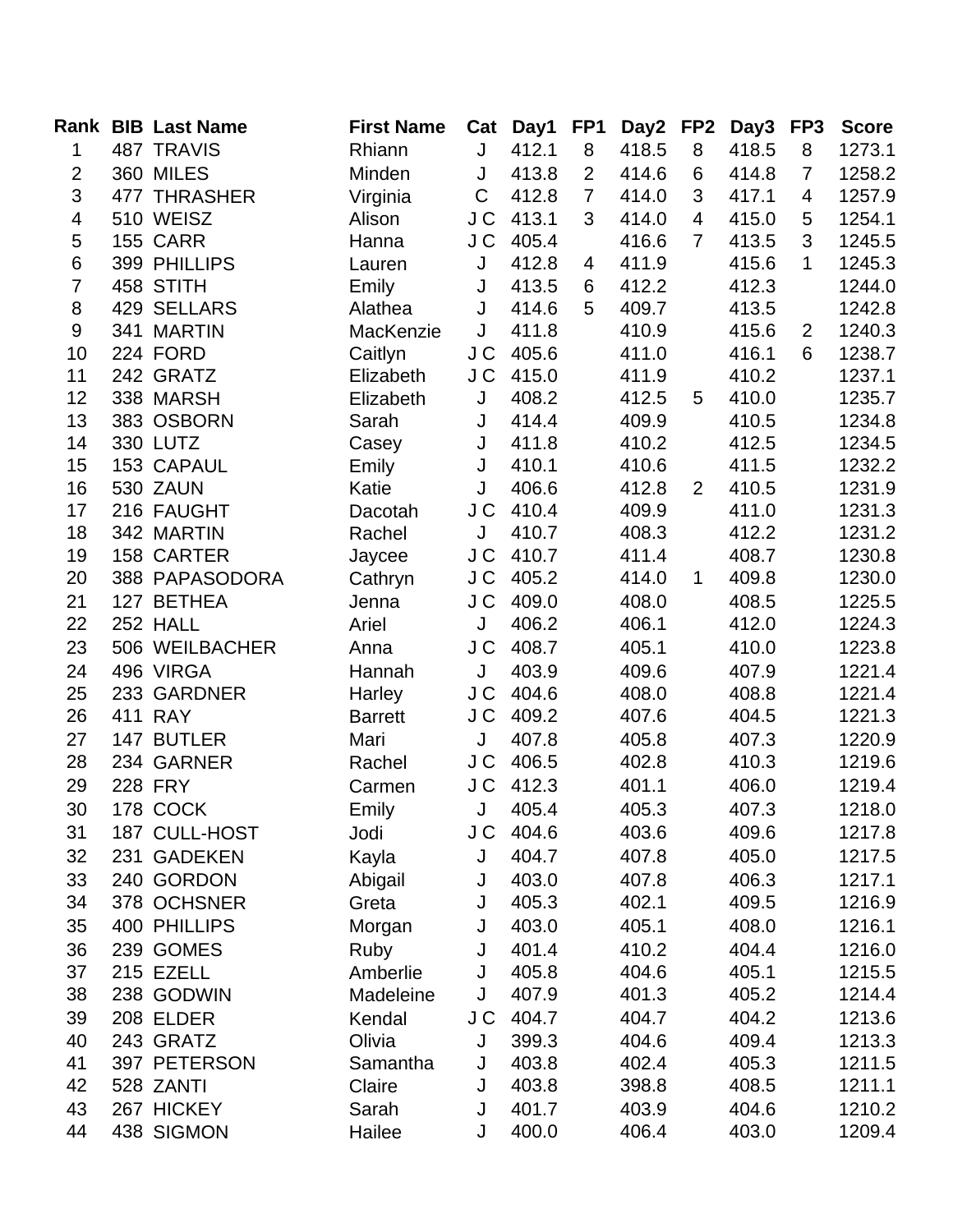| 45 | 350 MCGHIN             | <b>Molly</b>   | J   | 409.2 | 397.3 | 402.3 | 1208.8 |
|----|------------------------|----------------|-----|-------|-------|-------|--------|
| 46 | 249 HAAG               | Emily          | J   | 401.1 | 403.4 | 404.0 | 1208.5 |
| 47 | 156 CARROLL            | Hayley         | J   | 401.8 | 404.1 | 402.0 | 1207.9 |
| 48 | 363 MILLER             | Samantha       | J   | 398.0 | 403.6 | 405.2 | 1206.8 |
| 49 | 361 MILLER             | Catherine      | J   | 406.4 | 396.9 | 403.4 | 1206.7 |
| 50 | 385 PACK               | Madyson        | J   | 402.0 | 399.8 | 404.6 | 1206.4 |
| 51 | 377 OBERLE             | Margaret       | J   | 404.9 | 399.7 | 401.8 | 1206.4 |
| 52 | 203 DUTTON             | Elizabeth      | J   | 399.9 | 402.3 | 403.9 | 1206.1 |
| 53 | 263 HENRY              | Angeline       | J   | 402.8 | 399.5 | 403.4 | 1205.7 |
| 54 | 126 BERRY              | Alexandria     | J   | 406.0 | 400.9 | 397.3 | 1204.2 |
| 55 | 123 BENESH             | Rachel         | J   | 402.4 | 397.8 | 403.1 | 1203.3 |
| 56 | <b>159 CASTILLO</b>    | Haley          | J   | 397.9 | 403.2 | 401.7 | 1202.8 |
| 57 | 276 JACOBS             | Kendra         | J   | 397.3 | 401.8 | 403.0 | 1202.1 |
| 58 | 221 FLANDERS           | Margaret       | J   | 399.2 | 403.0 | 399.1 | 1201.3 |
| 59 | 261 HEMPHILL           | Kristen        | J   | 397.0 | 398.5 | 405.2 | 1200.7 |
| 60 | <b>469 TASCHUK</b>     | Grace          | J   | 395.2 | 401.5 | 402.6 | 1199.3 |
| 61 | 505 WAY                | Macey          | J   | 394.5 | 397.0 | 407.6 | 1199.1 |
| 62 | 371 MONIQUE            | Abby           | J   | 401.7 | 398.6 | 398.2 | 1198.5 |
| 63 | 424 SCHEER             | Anna           | J   | 401.7 | 392.9 | 402.6 | 1197.2 |
| 64 | 471 TAYLOR             | Megan          | J   | 393.4 | 400.6 | 403.1 | 1197.1 |
| 65 | <b>172 CHRISTENSEN</b> | Noelle         | J   | 401.8 | 397.9 | 397.2 | 1196.9 |
| 66 | 138 BROWN              | Malori         | J   | 398.7 | 400.4 | 396.5 | 1195.6 |
| 67 | 202 DREWELL            | Meike          | J   | 397.3 | 394.5 | 403.6 | 1195.4 |
| 68 | 473 THOMAS             | Christian      | J C | 402.8 | 397.6 | 394.1 | 1194.5 |
| 69 | 214 EWERT              | Elizabeth      | J   | 400.7 | 401.5 | 392.2 | 1194.4 |
| 70 | 292 KIMBELL            | Rachel         | J   | 398.3 | 401.1 | 394.2 | 1193.6 |
| 71 | 220 FITZGERALD         | Emily          | J   | 392.1 | 398.9 | 402.2 | 1193.2 |
| 72 | 404 POWELL             | <b>Bailey</b>  | J   | 396.5 | 397.9 | 397.6 | 1192.0 |
| 73 | 430 SELLERS            | Emmie          | J   | 396.6 | 397.0 | 397.6 | 1191.2 |
| 74 | 367 MITTON             | Nicole         | J   | 385.7 | 406.1 | 399.2 | 1191.0 |
| 75 | 524 YARBROUGH          | Georgia        | J C | 392.8 | 395.3 | 401.3 | 1189.4 |
| 76 | 134 BOYCE              | Jessica        | J   | 396.2 | 396.5 | 396.5 | 1189.2 |
| 77 | 149 BUTT               | Aliya          | J   | 393.7 | 397.3 | 397.3 | 1188.3 |
| 78 | 406 PRUDEN             | Paige          | J   | 394.1 | 397.8 | 395.4 | 1187.3 |
| 79 | 413 REGAN              | Tempe          | J   | 391.7 | 394.8 | 398.2 | 1184.7 |
| 80 | 493 VAN PATTEN         | Mackenzie      | J   | 387.5 | 395.2 | 400.0 | 1182.7 |
| 81 | <b>444 SIMS</b>        | Alaina         | J   | 397.5 | 392.9 | 392.3 | 1182.7 |
| 82 | 164 CHERAMIE           | Emily          | J   | 391.3 | 393.6 | 396.6 | 1181.5 |
| 83 | 527 YOUNG              | Erin           | J   | 395.6 | 392.7 | 392.3 | 1180.6 |
| 84 | 427 SCHNUPP            | Sarah          | J   | 393.2 | 394.4 | 392.0 | 1179.6 |
| 85 | 175 CITRIGNO           | <b>Brianna</b> | J   | 391.5 | 393.3 | 394.6 | 1179.4 |
| 86 | 382 O'NEEL             | Claire         | J   | 383.0 | 396.9 | 397.6 | 1177.5 |
| 87 | <b>483 TORRISON</b>    | Darien         | J   | 387.4 | 392.9 | 395.3 | 1175.6 |
| 88 | <b>195 DEMETRIUS</b>   | Savannah       | J   | 391.2 | 393.2 | 390.8 | 1175.2 |
| 89 | 300 KORTHAS            | Maddison       | J   | 381.2 | 393.3 | 399.7 | 1174.2 |
| 90 | 251 HAFFNER            | Taylor         | J   | 392.1 | 390.1 | 391.9 | 1174.1 |